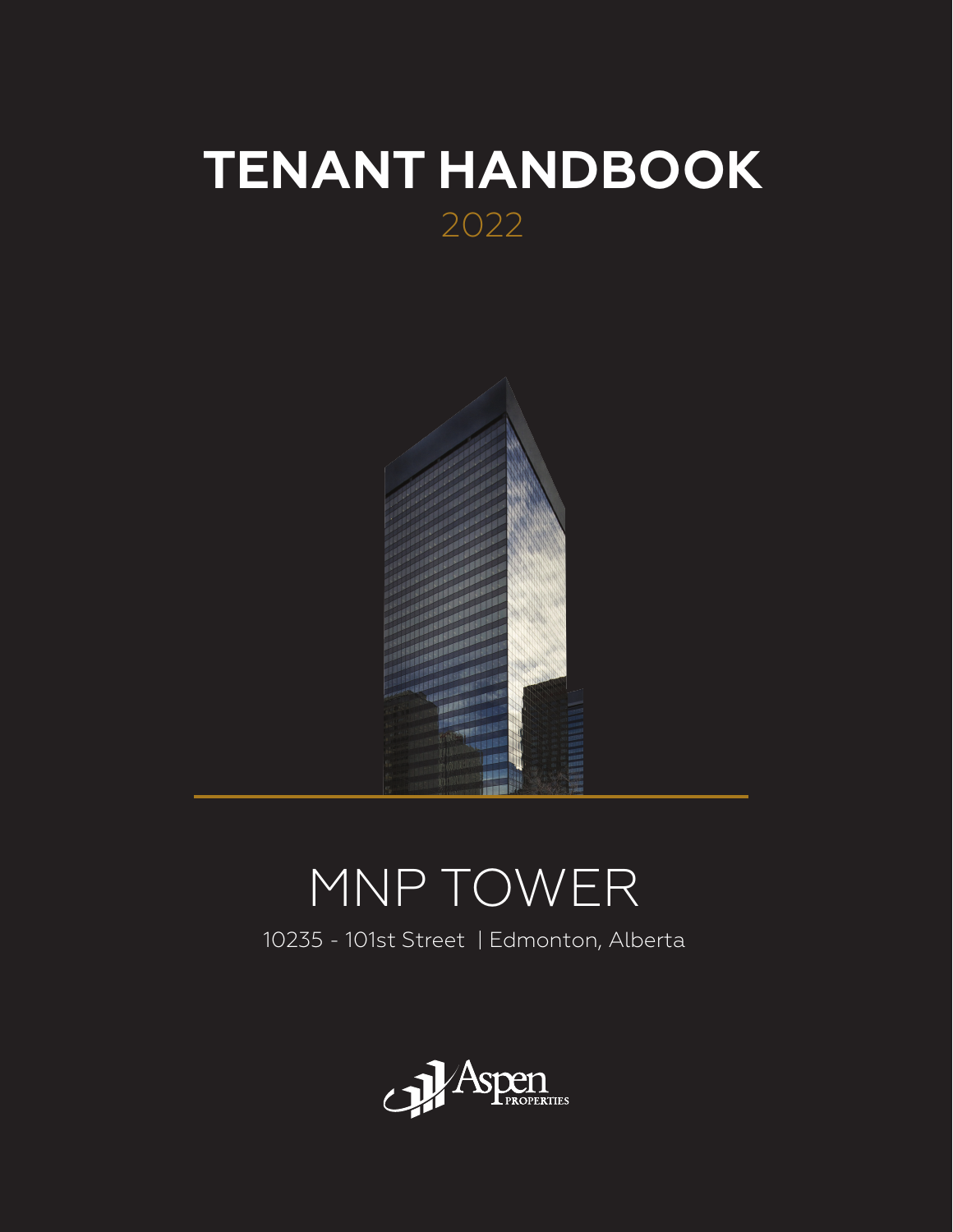

Aspen Properties would like to welcome you to MNP Tower.

We offer this Tenant Handbook & Emergency Procedures Manual as a reference tool and an introduction to Aspen Properties Ltd.

We hope you find the information contained in this manual helpful and informative. If you require assistance in any area, please contact us at 780.442.3100.

Aspen Properties Ltd. will provide all reasonable protection to properties under their management and in the event of any emergencies, will do all it can to ensure safety and protection of human life. The safeguard of human life transcends the security of physical assets.

### DISCLAIMER

While every effort has been made to ensure the accuracy of the information contained herein, Aspen Property Management assumes no responsibility for any errors, omissions, and/or revisions to this information.

The terms and conditions contained in the lease supersede any of the procedures set out in this handbook.

This handbook is confidential and proprietary to Aspen Property Management. It is released solely for the purposes of communicating policies and procedures to tenants In Bell Tower.

Copying or use for any other purpose is strictly prohibited.

Aspen Properties will provide all reasonable protection to properties under their management and in the event of any emergencies, will do all it can to ensure safety and protection of human life.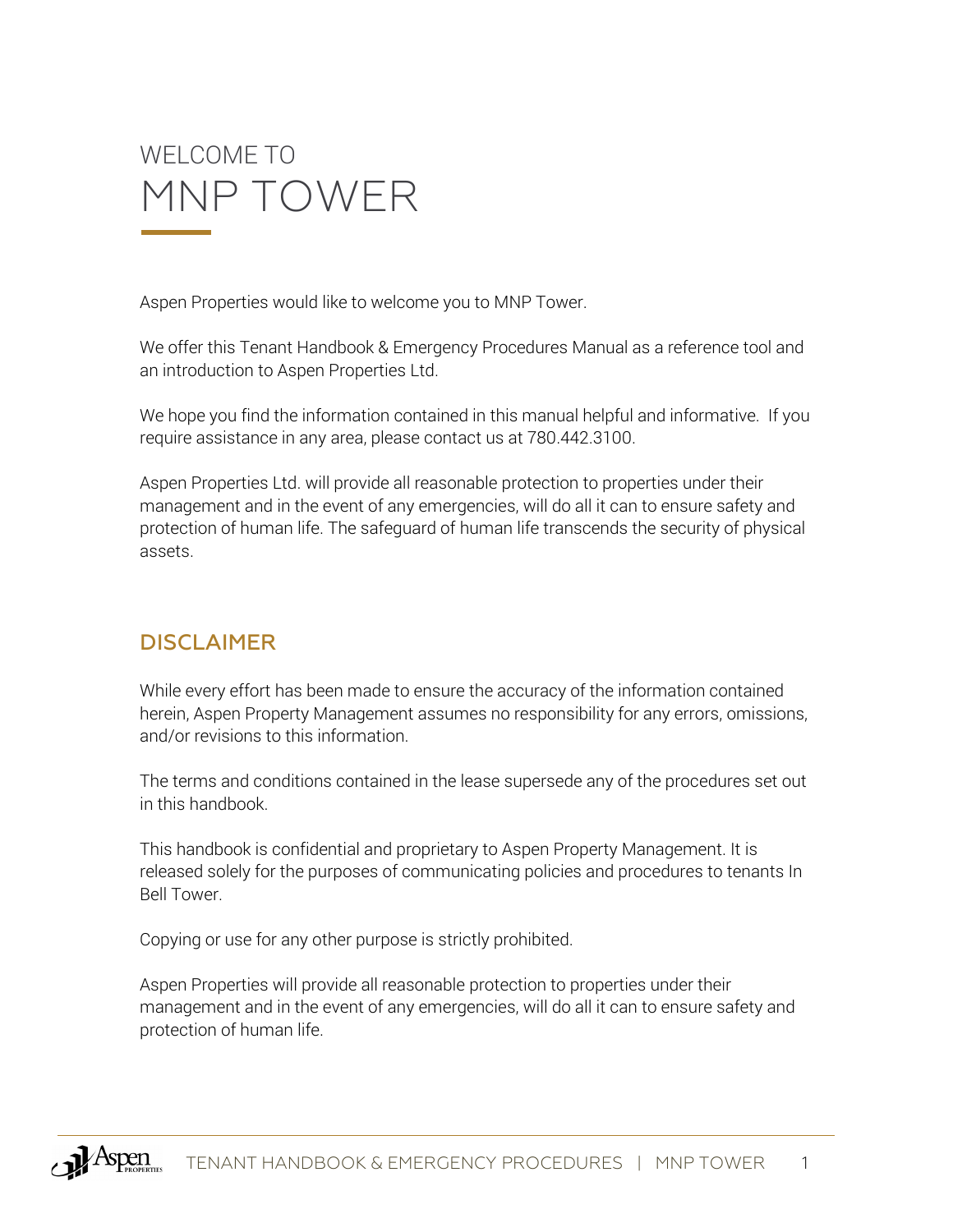## **TABLE OF CONTENTS**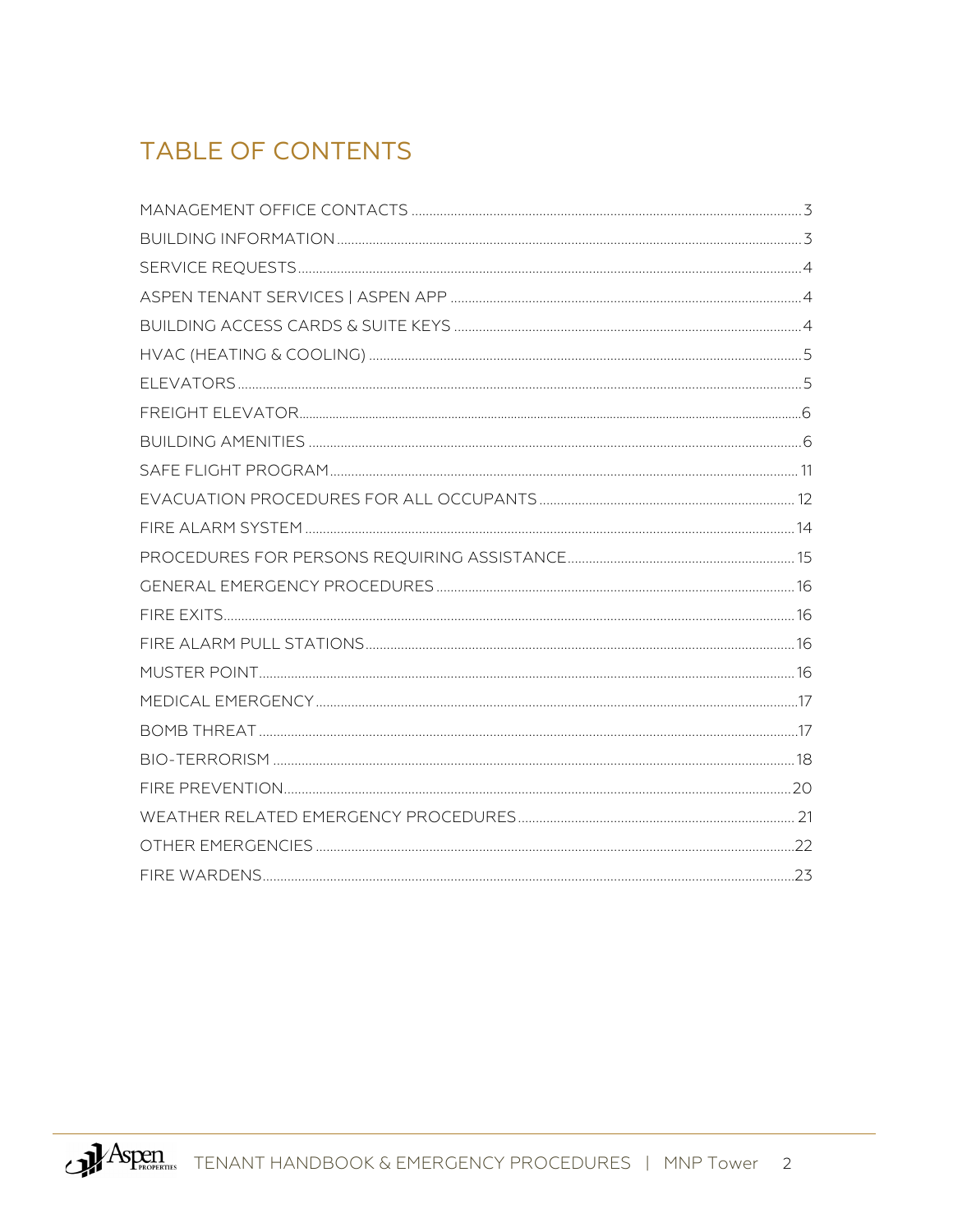### <span id="page-3-0"></span>MANAGEMENT OFFICE CONTACTS

Aspen Properties Ltd. Suite 400, 10104 – 103 Avenue Edmonton, Alberta T5J 0H8 Tel: 780.442.3100 | Fax: 780.442.3106 Email: [edmontonreception@aspenproperties.ca](mailto:edmontonreception@aspenproperties.ca) Website: [www.aspenproperties.ca](http://www.aspenproperties.ca/)

#### Concierge

Noel Alcaide 780.392.8798 [nalcaide@aspenproperties.ca](mailto:nalcaide@aspenproperties.ca)

Vice President, Management & **Operations** Morley Barr 403.216.2664 [mbarr@aspenproperties.ca](mailto:mbarr@aspenproperties.ca)

Property Manager Tyler Duggan 780.442.3101 [tduggan@aspenproperties.ca](mailto:tduggan@aspenproperties.ca)

#### Assistant Property Manager Rabail Kiani 780.442.3104 rkiani[@aspenproperties.ca](mailto:edalgleish@aspenproperties.ca)

Property Administrator Ana Pereira 780.442.3103 [apereira@aspenproperties.ca](mailto:apereira@aspenproperties.ca) Operations Manager Daniel Vrbanic 780.392.8793 [dvrbanic@aspenproperties.ca](mailto:dvrbanic@aspenproperties.ca)

Project Accountant Caroline Caines 403.216.2669 [ccaines@aspenproperties.ca](mailto:ccaines@aspenproperties.ca)

Leasing Manager Audrey Powell 780.442.3105 [apowell@aspenproperties.ca](mailto:apowell@aspenproperties.ca)

#### Receptionist / Administrative Assistant

Carlo Basilan 780.442.3100 [edmontonreception@aspenproperties.ca](mailto:edmontonreception@aspenproperties.ca)

### <span id="page-3-1"></span>BUILDING INFORMATION

#### BUILDING HOURS

Standard hours of operation are from 8:00 a.m. to 4:30 p.m., Monday to Friday.

**SECURITY** 780.493.7512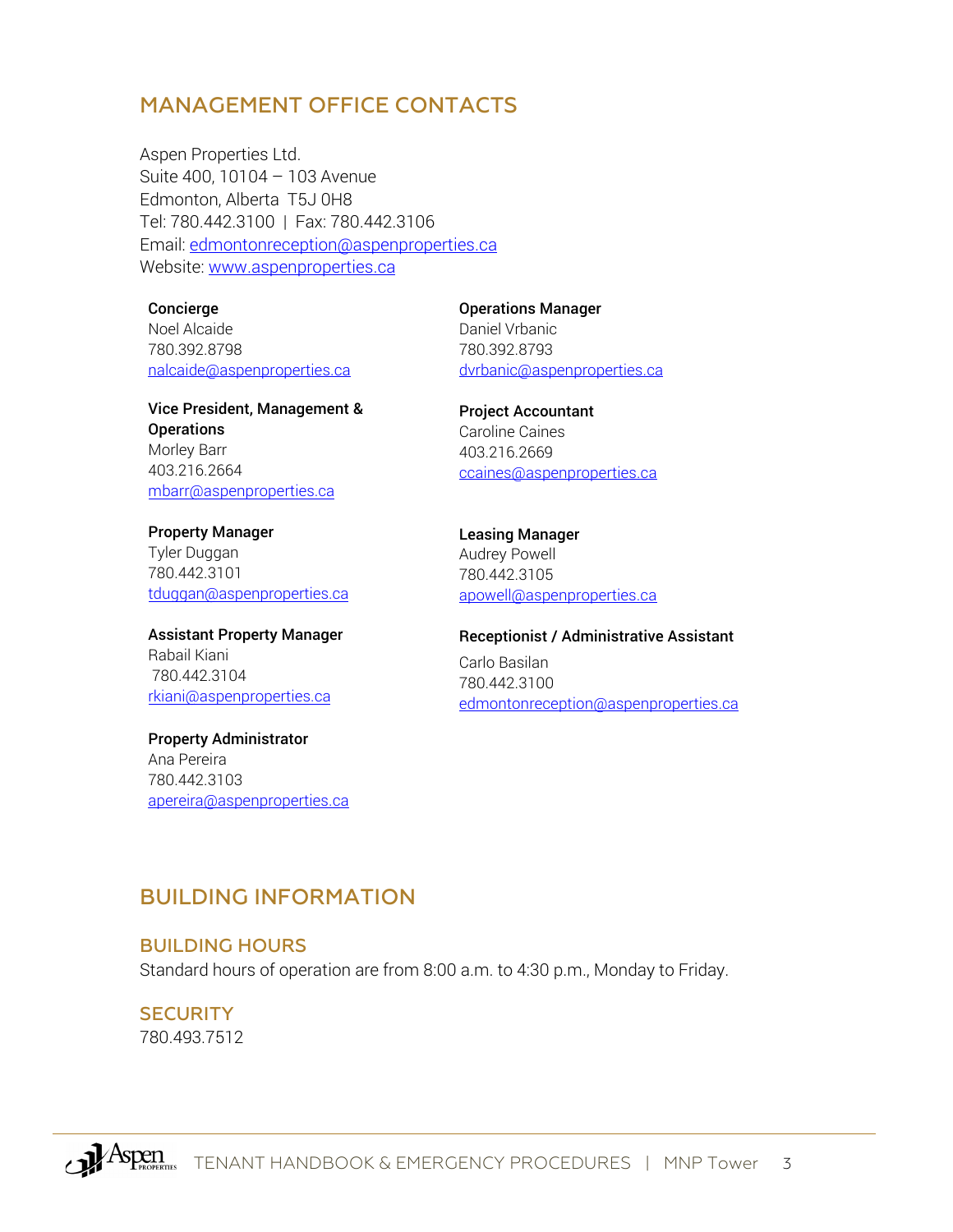24 hours a day, 7 days a week

### SERVICE REQUESTS

<span id="page-4-0"></span>Smart Phone: Aspen Properties | Email: service.aspenproperties.ca

### ASPEN TENANT SERVICES | ASPEN APP

<span id="page-4-1"></span>The Aspen App will serve as your go-to for service requests, tenant news, building updates, and amenity bookings.

Scan the code below to request access to download the app. Once you are verified as an Aspen tenant, our team will send a download link. From there, simply create an account, and you're in! If you cannot access the app via smart phone, requests can be submitted online at service.aspenproperties.ca.



All building maintenance issues should be reported through the ASPEN APP.

Should you have any questions or need assistance with access, please send a note to our Tenant Services Administrator at [tsa@aspenproperties.ca.](mailto:tsa@aspenproperties.ca)

The ASPEN APP is a brand-new innovative platform where Aspen takes tenant service to the next level. Aspen employees take ownership of each service request, dispatch work orders, escalate emergency situations and handle comments and questions. Additionally, all of Aspen's Amenities can be booked through the App; information to follow in the Amenities section of this handbook.

By Smart Phone: Download on App Store, by searching "Aspen Properties" Online: service.aspenproperties.ca

### <span id="page-4-2"></span>BUILDING ACCESS CARDS & SUITE KEYS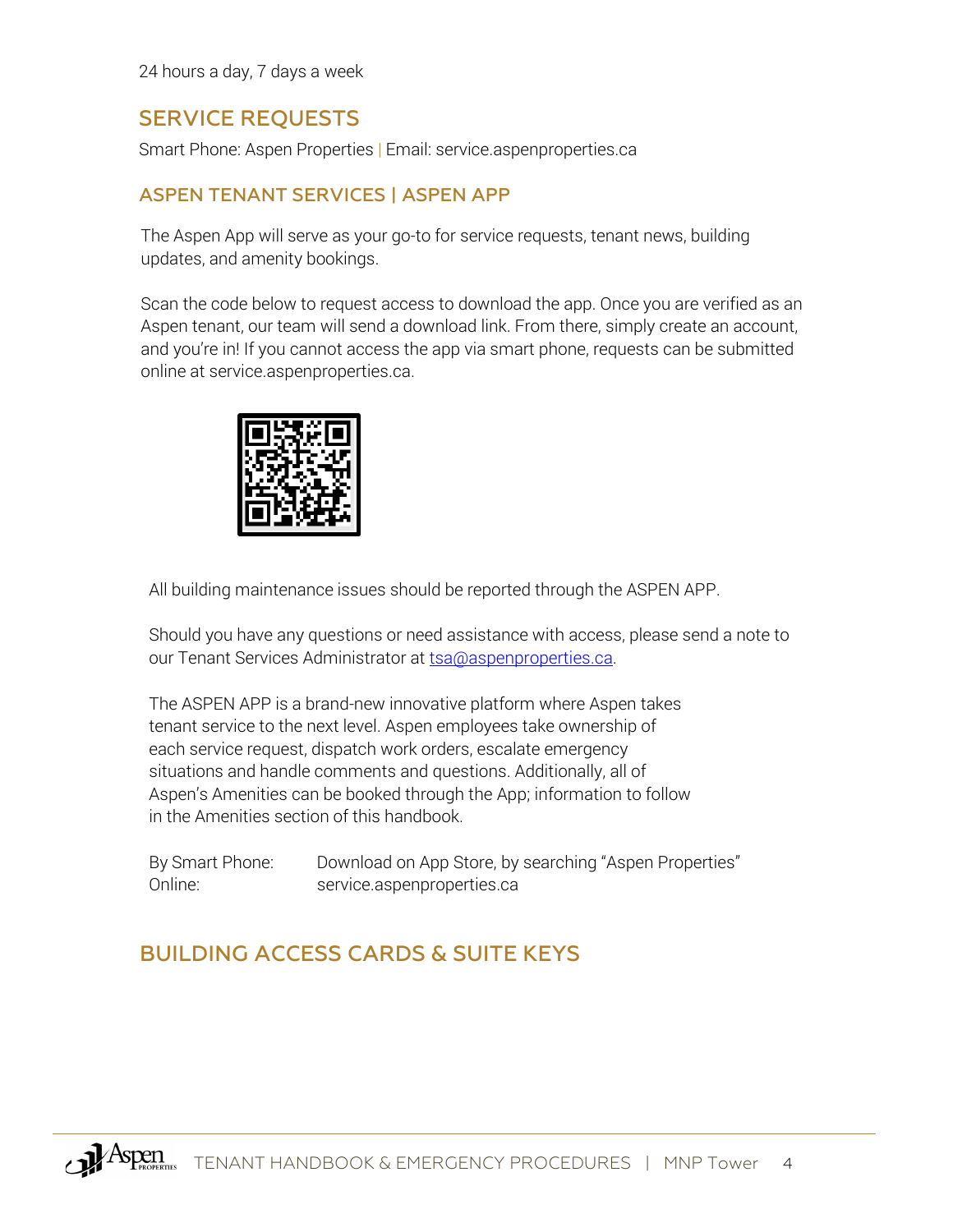Access cards are required to access the building after hours. One card per employee will be provided at no additional cost to the tenant at move in. Please complete the Access Card Request form.

Tenants are provided with two keys to their suite on possession date.

Additional keys and access cards will be charged back to tenant after movein at \$10.00 plus GST, plus a 15% administrative fee. Additional keys and cards must be requested through the ASPEN APP.

### <span id="page-5-0"></span>HVAC (HEATING & COOLING)

HVAC hours are Monday to Friday 6:00 a.m. to 6:00 p.m. Additional HVAC hours available by request at an additional charge.

### <span id="page-5-1"></span>**FI FVATORS**

Elevators are one of our safest modes of transportation, however, they do occasionally malfunction. We advise any tenant who becomes trapped in an elevator to sit on the floor of the car. Use the telephone for communication with the 24 hour contact and push the Emergency Button to alert Schindler Elevator Service.

### WHAT TO DO IN SUCH AN EMERGENCY

- Open the telephone panel.
- Push emergency button and await response from the telephone service.
- Give the operator your name and the building location.
- Do not try to force open the elevator doors or leave if not level with the floor.

### THIS IS WHAT HAPPENS

- Call will go to Schindler Elevator Service and a technician will be dispatched.
- Schindler will notify Aspen Properties of the entrapment.
- <span id="page-5-2"></span>Aspen will ensure prompt attention to the individuals in the trapped elevator.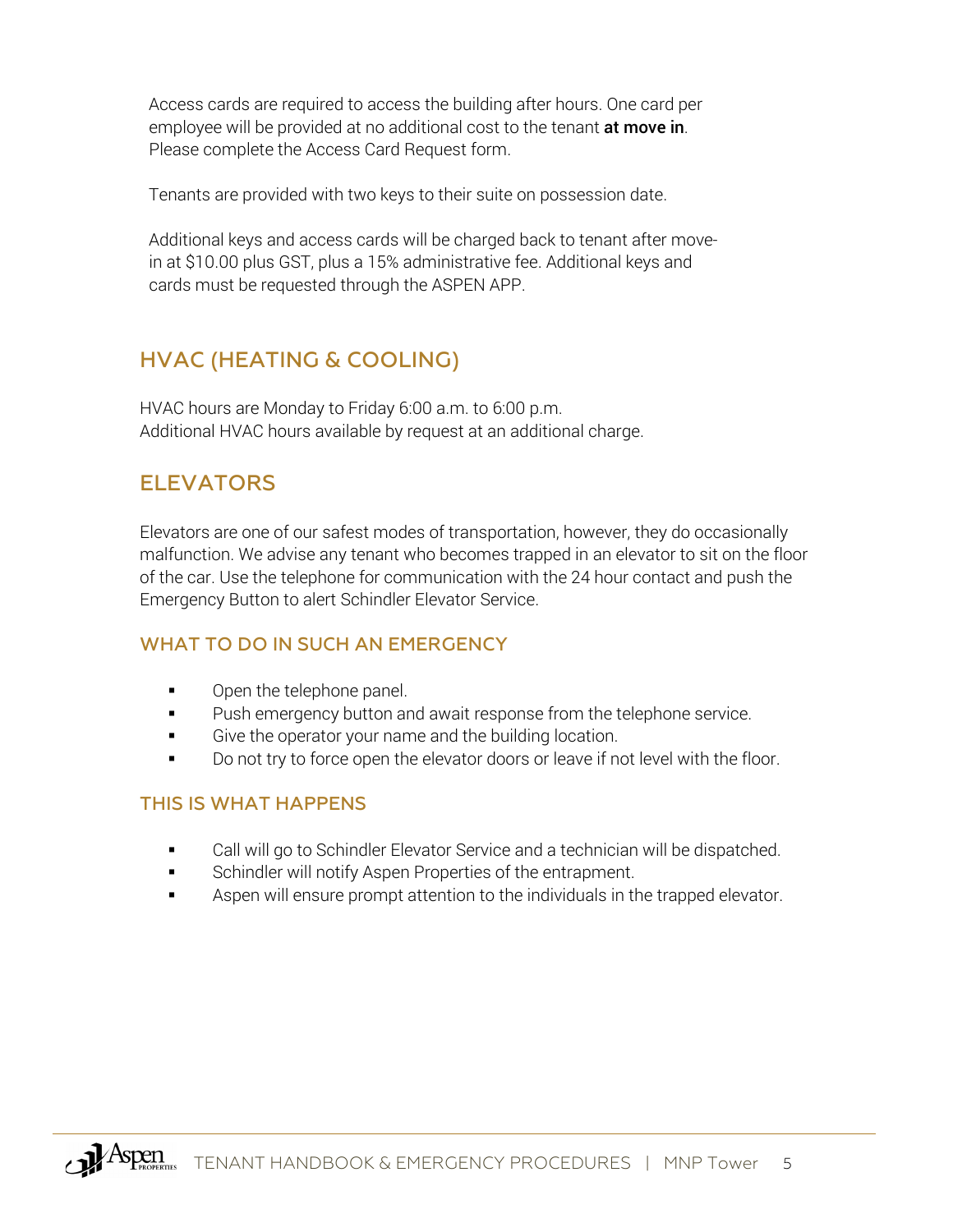### FREIGHT ELVEVATOR

Freight elevators must be booked one full day in advance. If security is required, please provide one week's notice. Additional charges will apply for security. Please contact Aspen Service to book the freight elevator.

For tenants moving in or out of the building or furniture deliveries, the freight elevator is available for use during the following times, subject to the tenant arranging for security at the tenant's expense:

Monday to Friday: 6:00 p.m. to 7:00 a.m. Weekends: Any time

Please note MNP Tower uses select passenger elevators as the freight elevator. Please make sure there is padding in the elevator before you use it for moving purposes.

### <span id="page-6-0"></span>BUILDING AMENITIES

### UNDERGROUND PARKING

The Parkade is managed by Impark. For information on parking spaces please contact Impark at 780.420.1976 or visit them online at [www.Impark.com](https://lots.impark.com/IMP/EN?latlng=53.54441450028263,-113.49584050691527&zoom=15?utm_source=impark_official&utm_medium=website_text&utm_campaign=Internal_Referrals_Edmonton&_ga=1.23965818.1598044665.1472066527#details=2,493)

### ASPEN BICYLE CENTER

The Bicycle Centre is located in the loading dock area of Bell Tower and has room for 45 bikes. It is equipped with hanging bike racks, a bike wash station and tools for simple bike repairs. Access to showers and towel service is available in the fitness facility located on the 3<sup>rd</sup> floor of Bell Tower.

Entry is mobile door access only through the Aspen App. First come first serve use of Bicycle Centre, space is monitored by video surveillance.

### ASPEN CONFERENCE CENTER

The Aspen Conference Centre provides comfortable, convenient, and professional meeting room facilities exclusively to tenants of Bell Tower and MNP Tower. The conference center is located on the 4<sup>th</sup> floor of Bell Tower, the Centre provides three large boardrooms which can accommodate between 14 to 24 people, as well as two break out rooms which can accommodate up to 6 people. Reserve on the Aspen app, for assistance please contact our management office at 780.442.3100.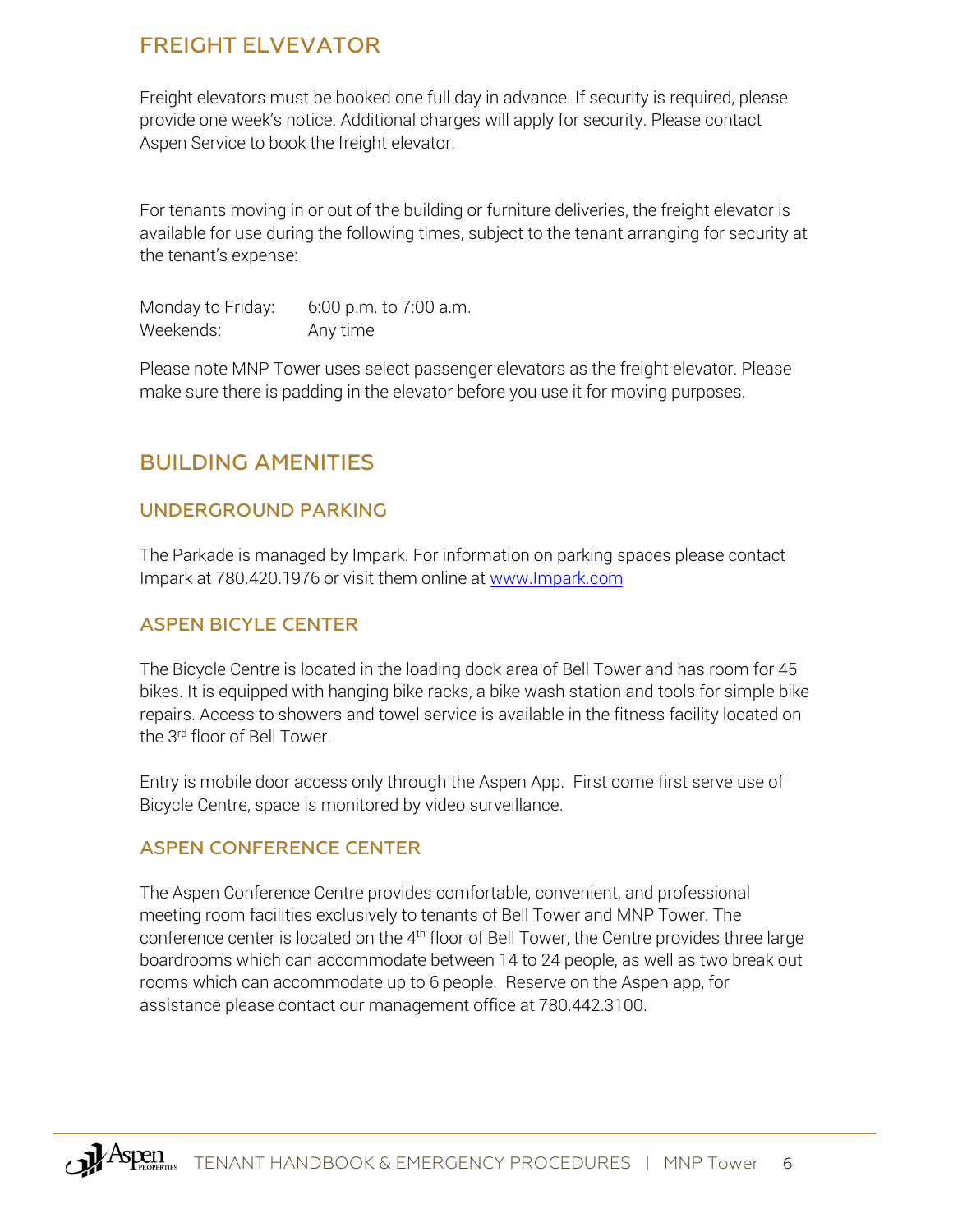### JACKSON'S GYM

Jackson's Gym is located on the 3<sup>rd</sup> floor in Bell Tower and is for the complimentary use of Bell & MNP Tower Tenants. The gym totals 5500sq ft, and includes a 900 sq ft studio, state of the art equipment, and change rooms complete with showers and towel service. Elevator access to the  $3<sup>rd</sup>$  floor are secure by building access card only, gym doors access through the mobile door access on the Aspen App.

#### HOURS OF OPERATION

24/7 Monday to Sunday, including Statutory Holidays.

For tenants who wish to use the facility please fill out forms located online by clicking here. Please return signed forms via email to edmontonreception@aspenproperties.ca

### [LIN](https://d4837ee1-89dc-4f3a-b2ff-edee3742ff4a.filesusr.com/ugd/29eefc_c7181ef420444e7e93c94b346794a1b5.pdf)KS GOLF LOUNGE

Located in the Jackson's Gym, two hour time slots bookable on the Aspen app. The golf simulator has over 50 courses, various driving ranged and other challenging games.

### ASPEN CLUB

The premier offering, the Aspen Club is exclusively for the tenants of Aspen Properties owned buildings in Calgary and Edmonton. Giving you access to over 90,000 square feet of amenities spread across eight centrally located buildings to elevate the experience of your daily office life. To register, please complete the Aspen Club Registration Form on the Aspen App.

### ENVIRONMENTAL INITIATIVES

Aspen Properties wants to encourage tenants to reduce, reuse, recycle and recover where possible. We can make a positive impact by managing our waste stream effectively.

Our recycling program is a user-friendly way to give you more opportunities to become effective recyclers. All you need to do is place all recyclable materials, organics and centralized waste in the one or three containers. This simple act will help all of us achieve the goal of eliminating recyclable paper fibre from the landfill.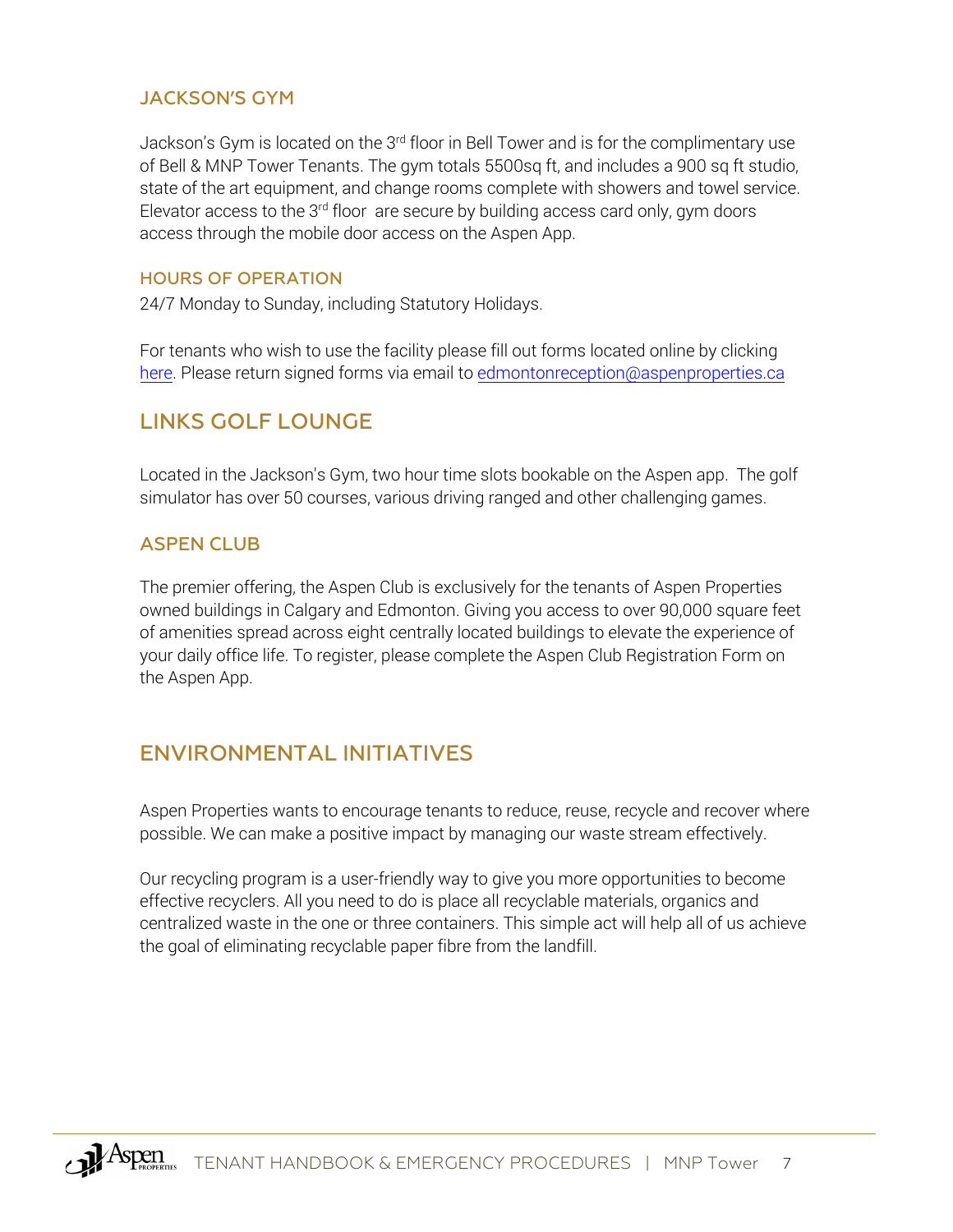If you require blue recycling bins, please make your request through the Aspen App.

### PAPER & CARDBOARD

| Acceptable Recyclable Materials   |                                       |
|-----------------------------------|---------------------------------------|
| All coloured and white paper      | Staples and paper clips (on           |
| Bond or photocopy paper           | documents)                            |
| Glossy paper                      | Facsimile paper                       |
| Cash register tape                | Letters, envelopes, greeting cards    |
| Computer paper                    | Brochures, paper bags, non-foil gift  |
| Envelopes with or without windows | wrap                                  |
| Flyers, junk mail & Forms         | Paper egg cartons, paperbacks         |
| Newspapers & magazines            | Cardboard boxes (flatten)             |
| Paper packaging material          | Pizza boxes (remove the greasy layer) |
| Post-It <sup>™</sup>              | Microwave Dinner Packaging            |
|                                   | Cereal Boxes & Coffee Cups            |
|                                   | Milk Cartons (rinse with cold water   |
|                                   | and flatten)                          |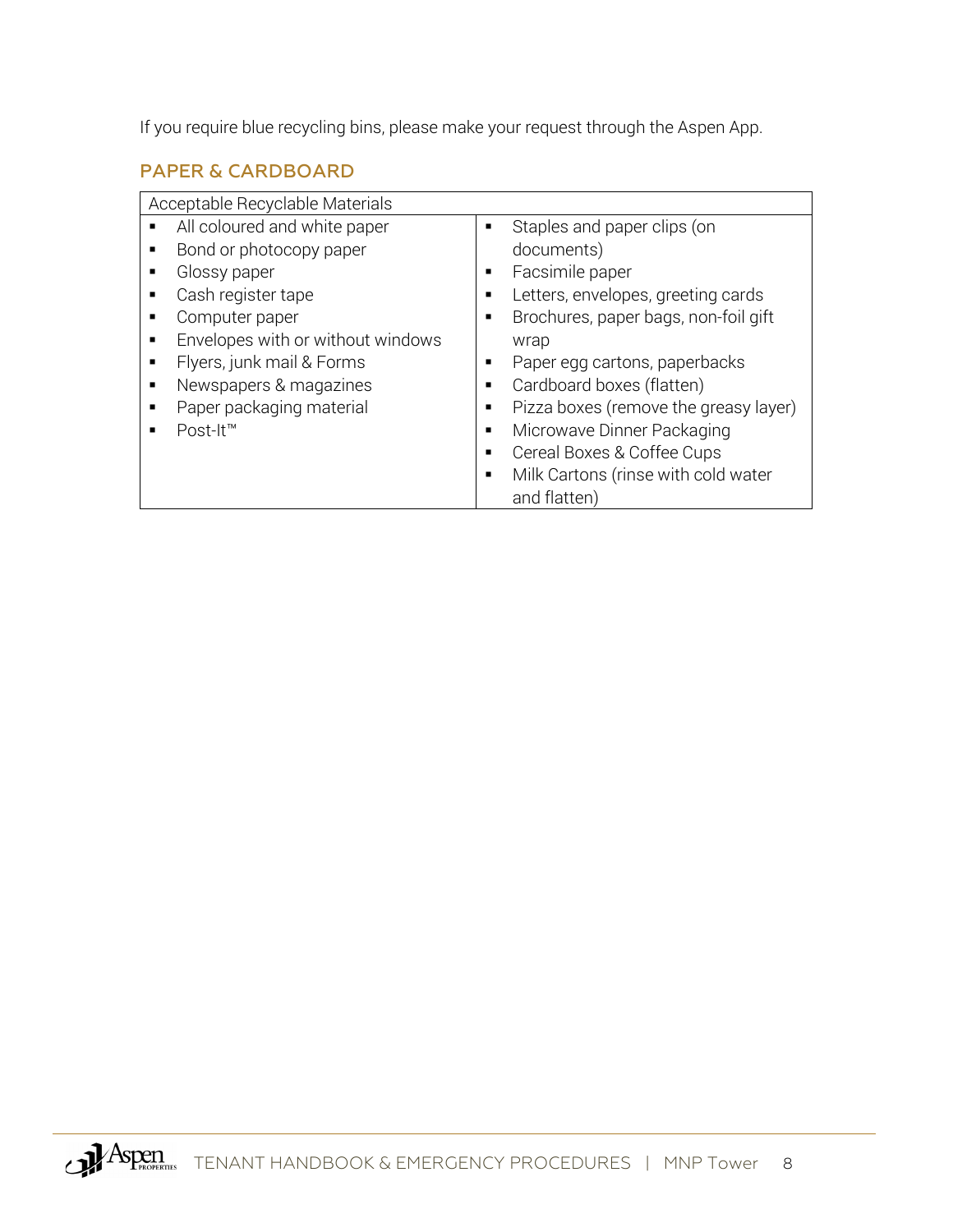The City of Edmonton requests that shredded paper is taken to a Recycling Depot and placed in the low grade paper bin or placed in your garbage. Non-acceptable recycling items are Styrofoam.

### PLASTIC

| Acceptable Recyclable Materials             |                                 |
|---------------------------------------------|---------------------------------|
| Household cleaner bottles<br>$\blacksquare$ | Plastic Bags                    |
| <b>Plastic Bottles &amp; Containers</b>     | Grocery & Bread Bags<br>$\circ$ |
| Shampoo & Personal Care                     | Dry Cleaning Bags<br>$\circ$    |
| Products                                    | Vitamin Bottles                 |
| Detergent<br>$\circ$                        | Shrink Wrap                     |
| Margarine & Yogurt, etc.<br>$\circ$         | Tetra Packs<br>$\blacksquare$   |
| <b>Plastic Plant Pots &amp; Pails</b>       | Pop & Beverage Bottles          |
| Clear Clam Shell Containers                 |                                 |

### METAL

| Acceptable Recyclable Materials |                                          |
|---------------------------------|------------------------------------------|
| • Metal Food Cans               | • Aluminum Containers – Pie Plates       |
| $\blacksquare$ Tin Cans         | $\blacksquare$ Aluminum Cans – Beverages |
| o Soup & Juice, etc.            | Non-Hazardous Aerosol Cans               |

### **GLASS**

| Acceptable Recyclable Materials         |                                    |
|-----------------------------------------|------------------------------------|
| $\blacksquare$ Jars – Pickle, Jam, etc. | Bottles - Ketchup, Beverages, etc. |
| Steel Cans                              |                                    |

### BEVERAGE CONTAINERS

We encourage all tenants to implement their own beverage container recycling program. Over 90% of beverage containers have a value-attached deposit which will be beneficial to recover.

### REDUCE, RE-USE, RECYCLE

- Use both sides of paper before recycling.
- Bind waste paper into scratch pads.
- Reduce the number and size of waste baskets.
- Re-use packaging materials.
- **Use email whenever possible.**
- Always photocopy on both sides.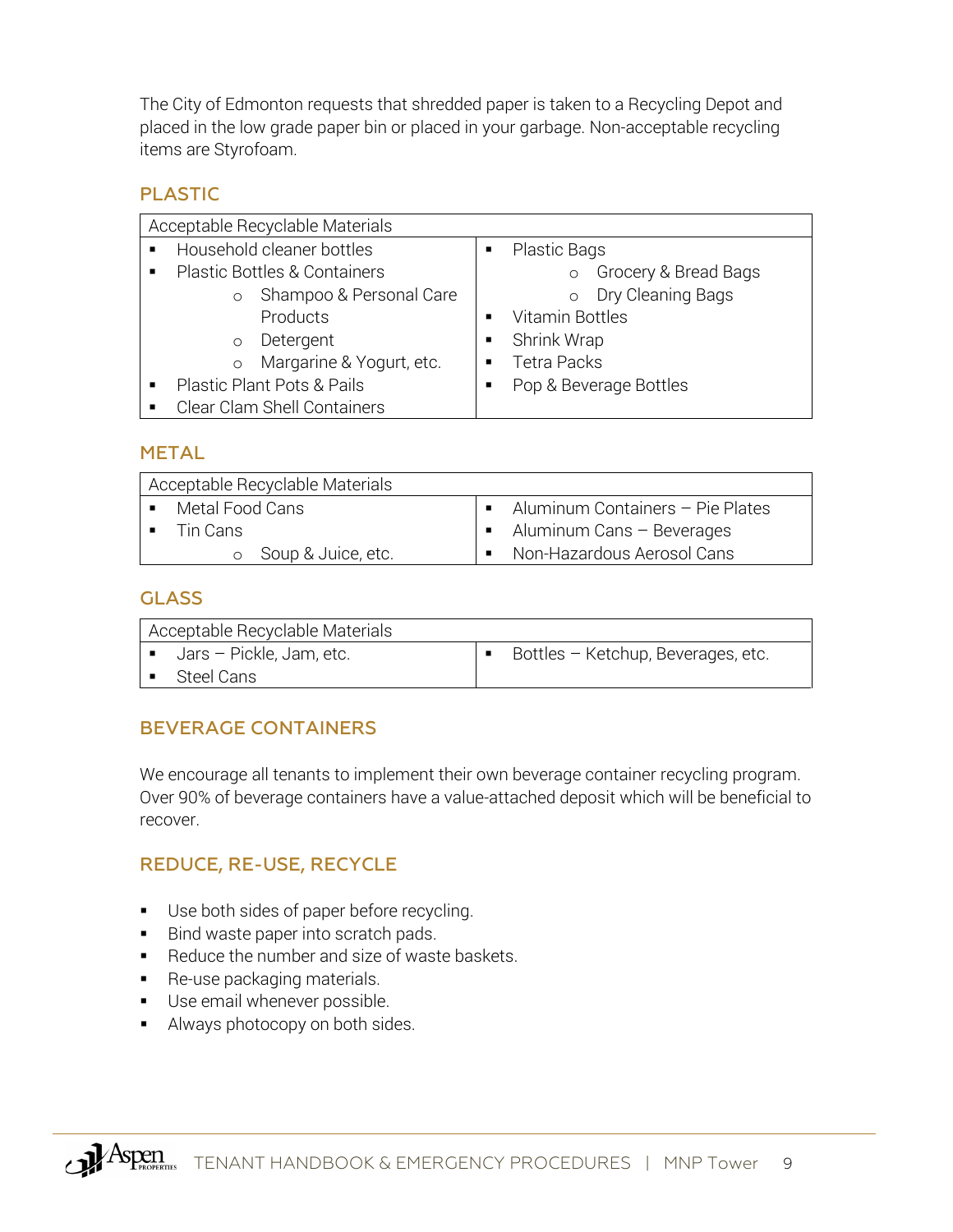- Ensure that everyone knows how to use the printer and photocopier to avoid waste.
- Donate items to charities (e.g. furniture, computer hardware, cell phones).

### SPECIALTY WASTE

eCycle Solutions Inc. is an approved Alberta Recycling approved eWaste processor with state of the art technology that exceeds all environmental, health, and safety regulations legislated by provincial and federal governments related to the storage and handling of recycled electronics.

Recycling of your electronics is easy and can be done right in the first level of the parkade; all you have to do is bring your outdated equipment to the cages provided.

Contact Noel at the Security Desk 780.392.8798 or [nalcaide@aspenproperties.ca](mailto:nalcaide@aspenproperties.ca) for further directions.

### ELECTRONICS RECYCLING

eCycle Solutions recycles the equipment listed below at no charge.

| <b>Personal Computers</b><br>$\bullet$<br>Personal Computers Components<br>$\bullet$<br>Personal Computer Peripherals:<br>$\bullet$<br>Keyboards<br>$\circ$<br>Mice<br>∩<br>Cables<br>$\Omega$<br>Speakers<br>$\circ$<br>Laptop Computers<br>$\bullet$ | Desktop Printers<br><b>Printer Combination Units</b><br><b>Fax Combination Machines</b><br>Computer Monitors (CRT)<br><b>Computer Monitors (LCD)</b><br>Televisions-wood console<br>$\bullet$ Televisions - Televisions (CRT)<br>Televisions - Flat Screen |
|--------------------------------------------------------------------------------------------------------------------------------------------------------------------------------------------------------------------------------------------------------|------------------------------------------------------------------------------------------------------------------------------------------------------------------------------------------------------------------------------------------------------------|
| Notebook Computers<br>$\bullet$                                                                                                                                                                                                                        | <b>Rear Projection Televisions</b>                                                                                                                                                                                                                         |
| Servers                                                                                                                                                                                                                                                | Cell Phones                                                                                                                                                                                                                                                |

### REDUCING ENERGY

Plug loads are one of the fastest growing sources of energy use in commercial buildings today. Plug loads are any devices that plug into a building's electrical system. If you have devices that are not being used, simply unplug the unused devices or make sure they're turned off.

A 5-Step process for plug load reduction:

- 1. Review. Identify your needs, inventory your equipment and focus on the devices that use the most energy--usually, that's the equipment you use the most.
- 2. Remove. Eliminate or unplug unnecessary devices.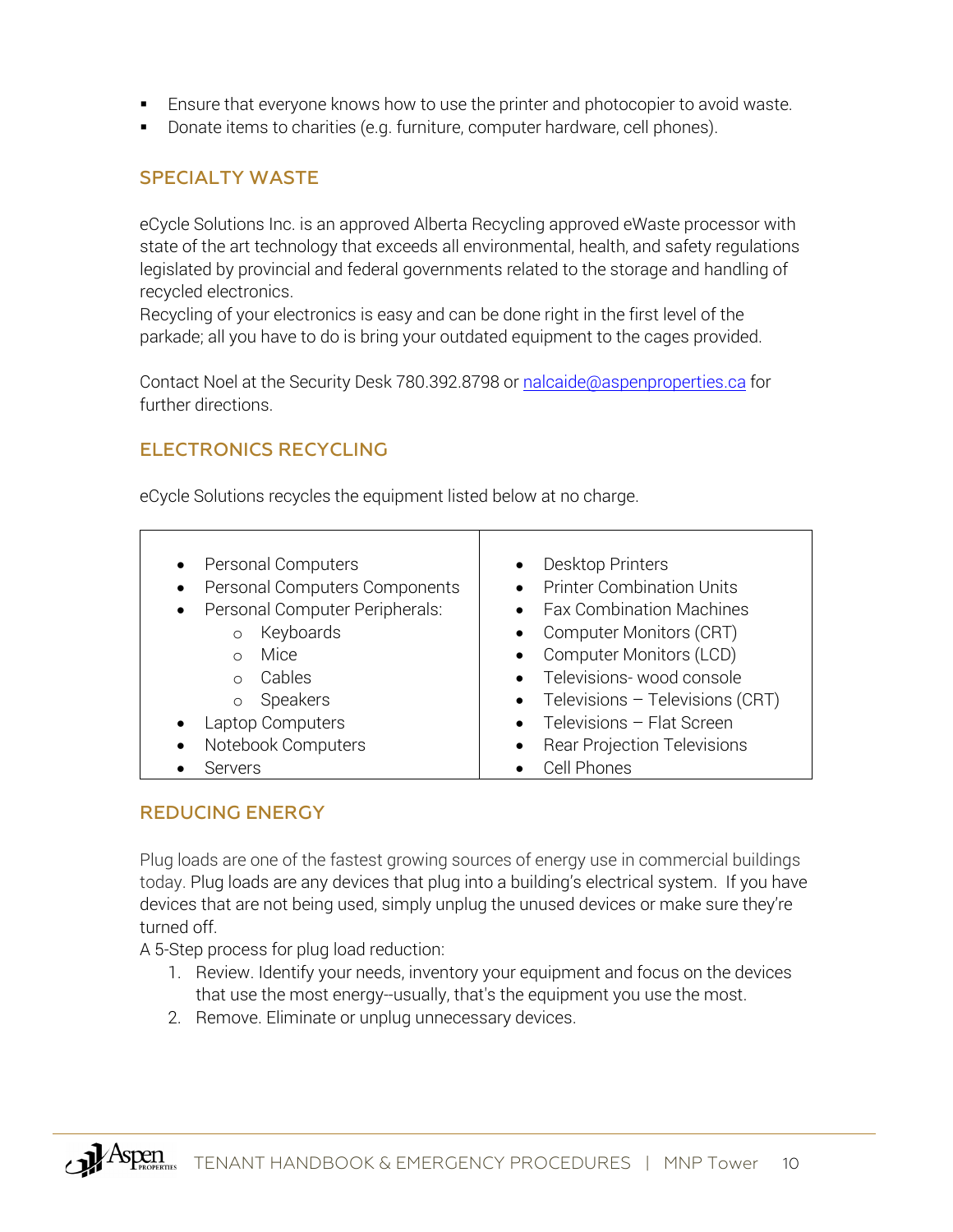- 3. Replace. When it's time to replace, purchase the most energy-efficient devices for the job.
- 4. Reduce. Turn it off or power it down when not in use.
- 5. Retrain. Engage staff. Make sure they understand why, when and how to power down.

### <span id="page-11-0"></span>SAFE FLIGHT PROGRAM

Each year in Canada, approximately 10 million night-migrating birds needlessly meet their death by colliding with office towers and tall structures. Confused by artificial light and unable to see glass, these birds fall victim particularly during peak migration seasons. As part of an initiative to help reduce the number of migratory bird casualties in urban centres, Aspen Properties is asking for your participation in the "Safe Flight" Program. We ask each of our Tenants to join us in this effort by complying with the following procedures:

- During peak migration seasons, which occur between April and June in spring, and August and October in fall, please ensure that your office task lighting is out from "dusk to dawn".
- During migration season, draw down your blinds to help deter birds from colliding with windows.
- Encourage your staff to remove plants that are directly in front of windows.
- Encourage your staff to use internal office space when working late.

For further information on this program and the success it's attaining in downtown cores across North America, visit the website at [www.flap.org.](http://www.flap.org/)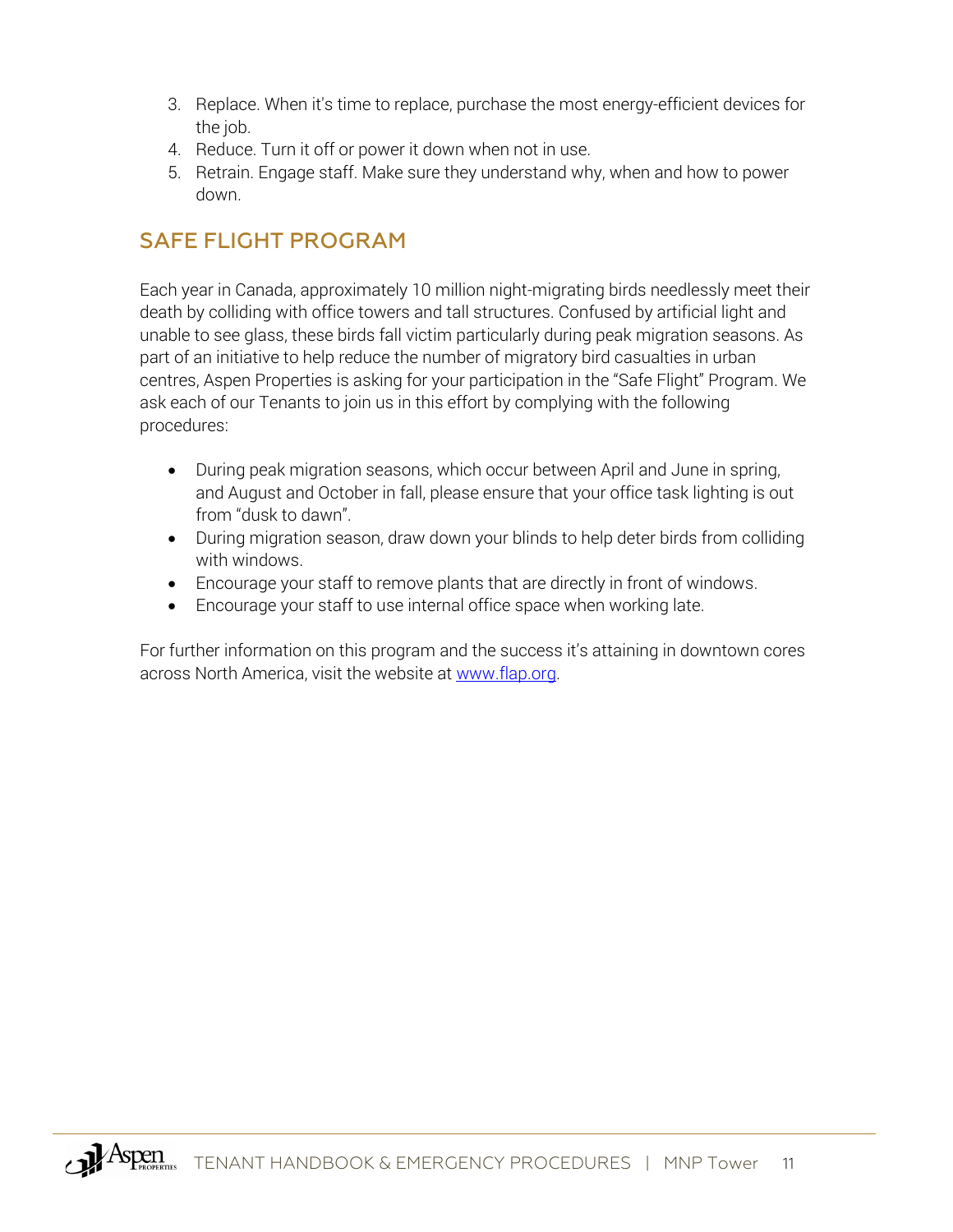### <span id="page-12-0"></span>EVACUATION PROCEDURES FOR ALL OCCUPANTS

- 1. Be aware of the evacuation plan and location of exits from your floor area. There are two exits off of each floor in the office tower and both lead into completely separate stairwells allowing you to cross-over at floor levels to the alternate exit should the one that you are proceeding down be obstructed by smoke or debris. Exits on cross-over floors are clearly marked and are never locked.
- 2. Know who your Fire Wardens are and follow their instructions.
- 3. During an emergency or evacuation:
	- a. Do not use the elevators
	- b. Walk quickly but do not run to the nearest stairwell
	- c. Do not return to your workstations to collect your belongings
	- d. Do not enter the parkade or attempt to retrieve your vehicle or belongings
	- e. Do not use your mobile device
	- f. Hold the handrail while going downstairs
	- g. Do not turn back on the stairwell at any time for any reason
	- h. Do not smoke in the building
	- i. Do not take beverages with you
	- j. Do not attempt to get through an unsafe stairwell, use an alternate stairwell
	- k. Refrain from speaking in the stairwells
	- l. Never proceed upstairs to the roof, as rescue will be impossible from that location
	- m. Proceed immediately to the designated muster point

(Impark Parking Lot. Across 101 Street, North of 103 avenue)

- n. Keep all entrances and exits to the building clear
- 4. Persons requiring assistance must ensure the Tenant Fire Warden is aware of their presence and proceed to the elevator lobby and wait for the Fire Department. In the event of immediate danger, move to the stairwell landing or next cross-over floor (5, 9, 12, 16, 20, 24, 26 and 28) and wait for the Fire Department.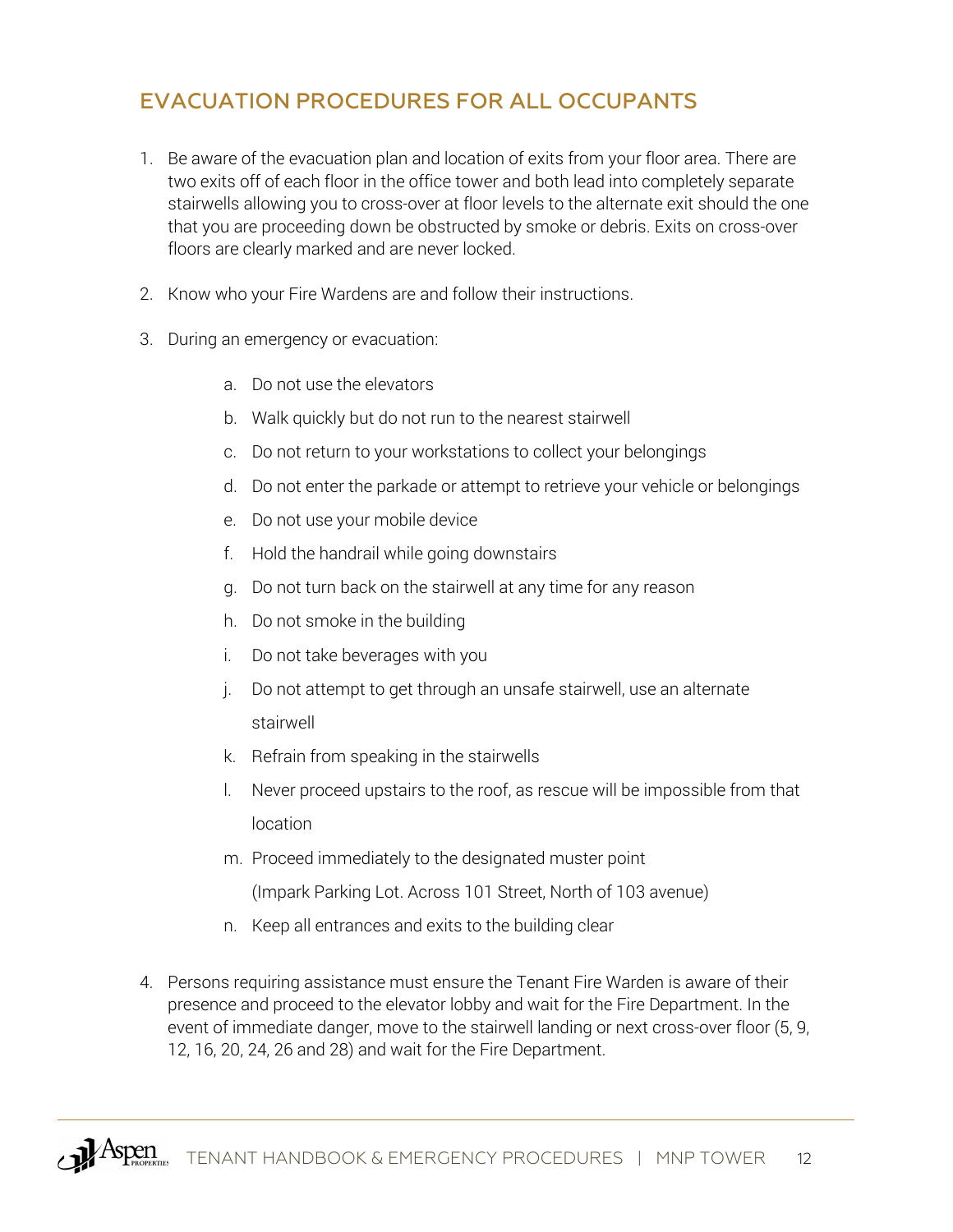- 5. Do not stop evacuation. If alarm stops, continue evacuation until receiving the "All Clear" from Building Management at the muster point.
- 6. Upon reaching the main floor, please exit the building via the east, south or west exit and congregate to the muster point.
- 7. Please ensure that all Fire Wardens have checked in with Building Management at the muster point.
- 8. In the event of an evacuation during inclement weather, please follow all mandatory evacuation procedures (ie. muster point check-in) and proceed to Bell Tower (10104- 103 Avenue) to stay dry and warm.
- 9. Wait for the "all clear" signal/flag from the Police, the Fire Department or the Building Management.
- 10. Updates will be provided in a timely manner and as information becomes available.
- 11. Any person refusing to vacate a floor during an alarm condition will be reported to the Fire Department and may face criminal charges or a fine in the event of a real emergency situation.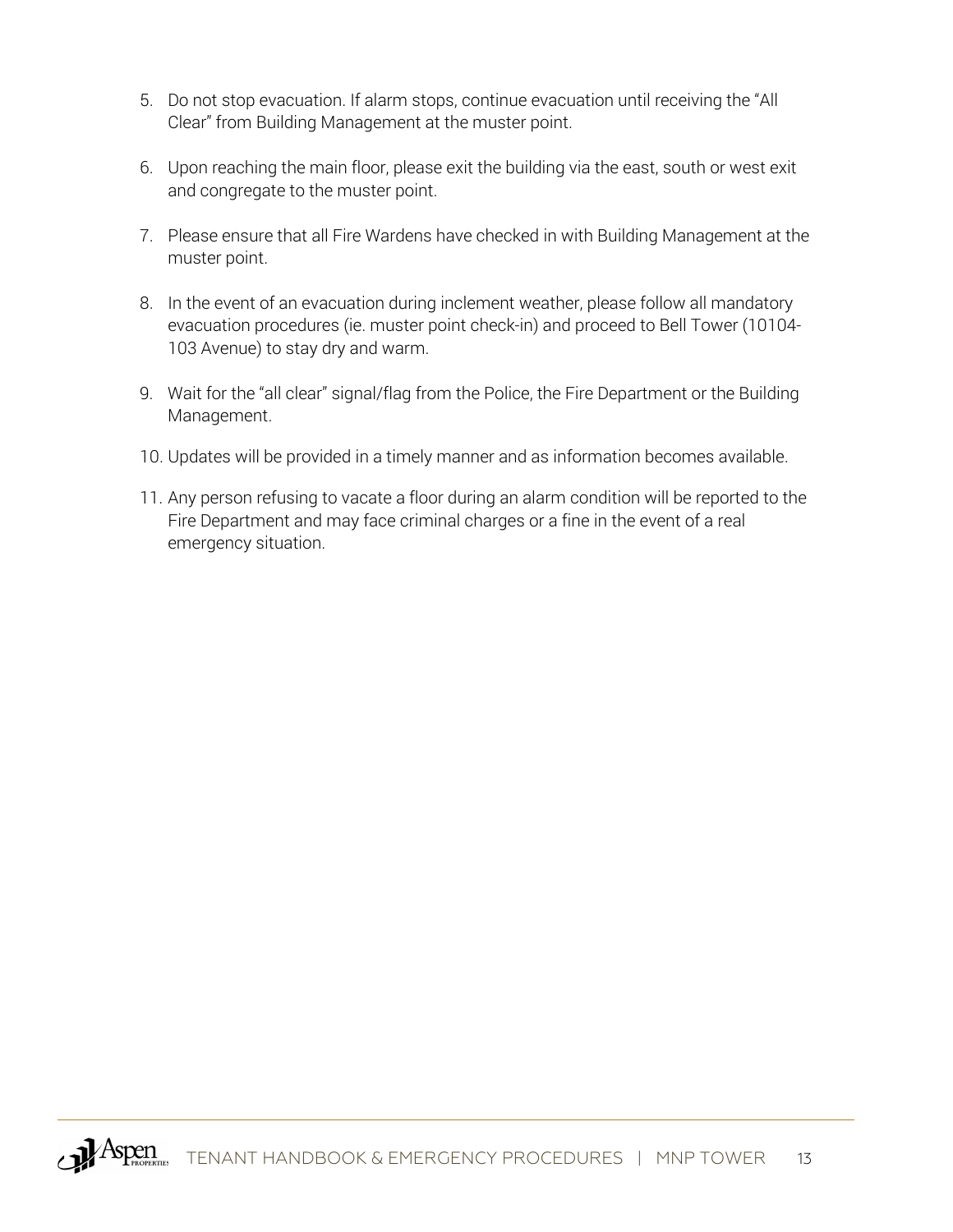### <span id="page-14-0"></span>FIRE ALARM SYSTEM

The system installed in the tower is a two stage audio based system. The new system uses speakers to advise the occupants of a fire emergency. When the system receives an alarm condition the ALERT message below will be heard over the speaker system.

The Aspen maintenance team will be responding to the possible fire condition. The system will automatically advise the Edmonton Fire Department. In the event that a fire condition is present Aspen maintenance will activate the EVACUATION message over the speaker system. When this message is heard you are to leave the building by following the message instructions.

You are not to return to the building until advised to do so. The ALL CLEAR message will be heard over the fire alarm speakers when the building is safe to be occupied again. An Aspen representative will be alerted by Radio and the ALL CLEAR message will be communicated to all building occupants at the muster point.

For your safety and that of your co-workers, please review the three messages: ALERT, EVACUATION and ALL CLEAR.

### 1) ALERT MESSAGE: BE READY TO LEAVE

"Chime…Chime…Chime…Attention…Attention…there has been a fire alarm reported in the building. Please stand by for further instructions."

### 2) EVACUATION MESSAGE: LEAVE THE BUILDING

"Hi Tone…Hi Tone…Hi Tone…Attention …Attention… Attention... there has been a fire alarm reported in the building. You are to leave the building by the nearest exit or exit stairway, Do not use the elevators. Walk to the nearest stairway, do not use the elevators. Walk to the nearest stairway….Hi Tone…Hi Tone"

### 3) ALL CLEAR MESSAGE: SAFE TO RETURN

<span id="page-14-1"></span>"Attention, Your Attention please. The building emergency condition has been cleared, you may return to your normal work activities. The building emergency condition has been cleared, you may return to your normal work activities."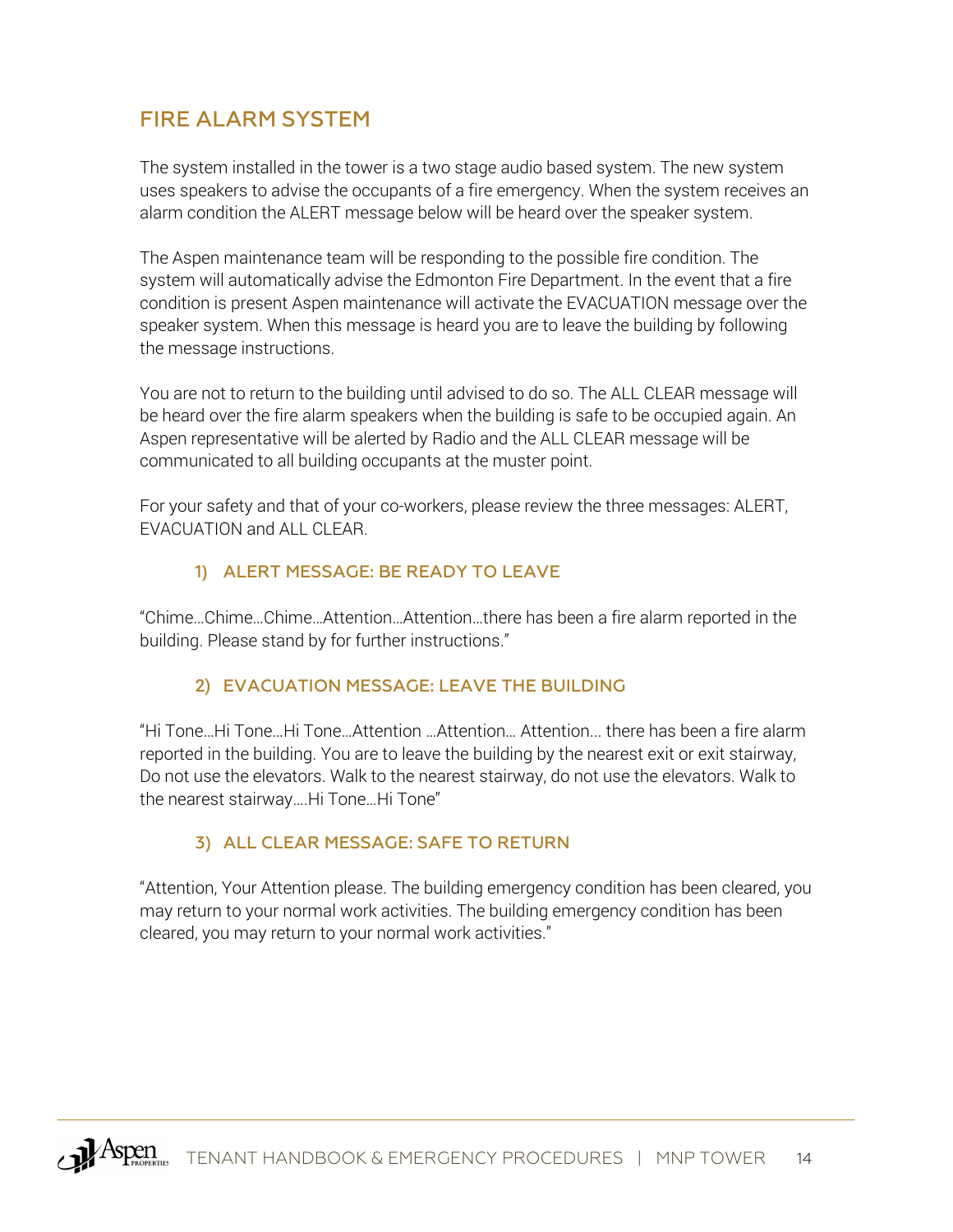### PROCEDURES FOR PERSONS REQUIRING ASSISTANCE

Cardiac patients, disabled people, pregnant women and people with injuries are all examples of people who may require assistance.

- 1. People requiring assistance must ensure their Fire Warden is aware of their condition before a building evacuation.
- 2. Fire Wardens must ensure that Building Management is aware of any person normally working in their area who will need assistance in the case of an evacuation. To provide current information on individuals requiring assistance, please email [edmontonreception@aspenproperties.ca](mailto:edmontonreception@aspenproperties.ca)
- 3. All persons requiring assistance should have an Assistance Monitor. Assistance Monitors and the person they will assist should agree beforehand on how they will evacuate down the stairwells if the need arises.
- 4. If an unlisted person requiring assistance is present in your area, the Fire Warden will enlist as many persons as necessary to assist. The Fire Warden will notify the muster point check-in personnel of the presence of a person needing assistance.
- 5. Persons requiring assistance should:

(i) If there is no immediate danger, proceed to the elevator lobby and wait for the Fire Department.

(ii) If there is immediate danger, move to the stairwell landing or next crossover floor (5, 9, 12, 16, 20, 24, 26 and 28) and wait for the Fire Department.

- 6. If the personal safety of the person dictates, they may wait on a landing in the stair shaft rather than descending to a lower level. Assistant Monitors should stay with the person in case further relocation is necessary.
- 7. The Fire Department will escort persons requiring assistance down in the elevator, ONLY if the Fire Department feels that your designated area is not fully safe.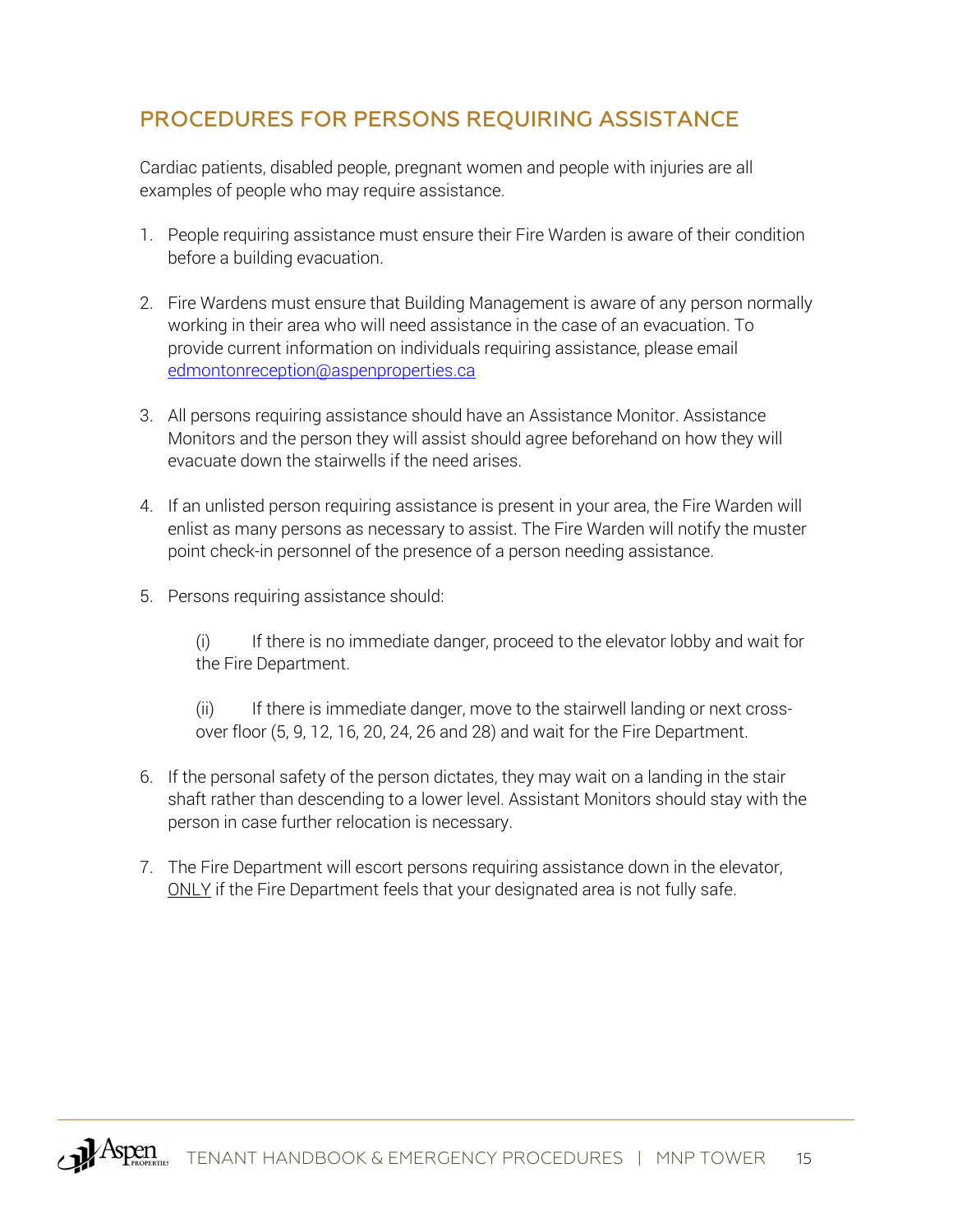### <span id="page-16-0"></span>GENERAL EMERGENCY PROCEDURES

### IN CASE OF FIRE

- 1. Operate the nearest fire alarm pull station.
- 2. Evacuate the area and leave the building in an orderly manner.
- 3. Attempts may be made to put out small Class "A, B, or C" fires with available extinguishers; this should only be attempted in pairs (if possible).
- 4. Do not use elevators as they will be disabled.
- 5. The Edmonton Fire Department will be notified by our monitoring company as soon as the fire alarm pull station is activated.

### <span id="page-16-1"></span>FIRE EXITS

| Stairwells              | Located adjacent to the washrooms on each floor. |
|-------------------------|--------------------------------------------------|
| <b>Blue Stairwells</b>  | Exits to Main Floor Lobby                        |
| <b>Green Stairwells</b> | Exits to Main Floor Lobby                        |
| Main Floor Lobby        | Exit through East, West or South Doors           |
| Parkade Levels          | Exits to Main Floor Lobby.                       |
|                         |                                                  |

Proceed to Muster Point once you have exited the building

### <span id="page-16-2"></span>FIRE ALARM PULL STATIONS

Fire alarm pull stations and extinguishers are located on either side of the elevator cores. Each floor is equipped with a red manual pull alarm and a dry chemical extinguisher. This extinguisher is utilized to fight small fires only of a Class "A, B, C" type (paper, wood, textiles, flammable liquids, and flammable gas).

### <span id="page-16-3"></span>MUSTER POINT

The muster point for MNP Tower is the Impark parking lot located across 101 Street and on the north side of 103 avenue. Persons should ensure that they move into the parking lot and keep away from the main road (103 Avenue). In the event of an evacuation during inclement weather, please follow all mandatory evacuation procedures (i.e. Muster point check-in).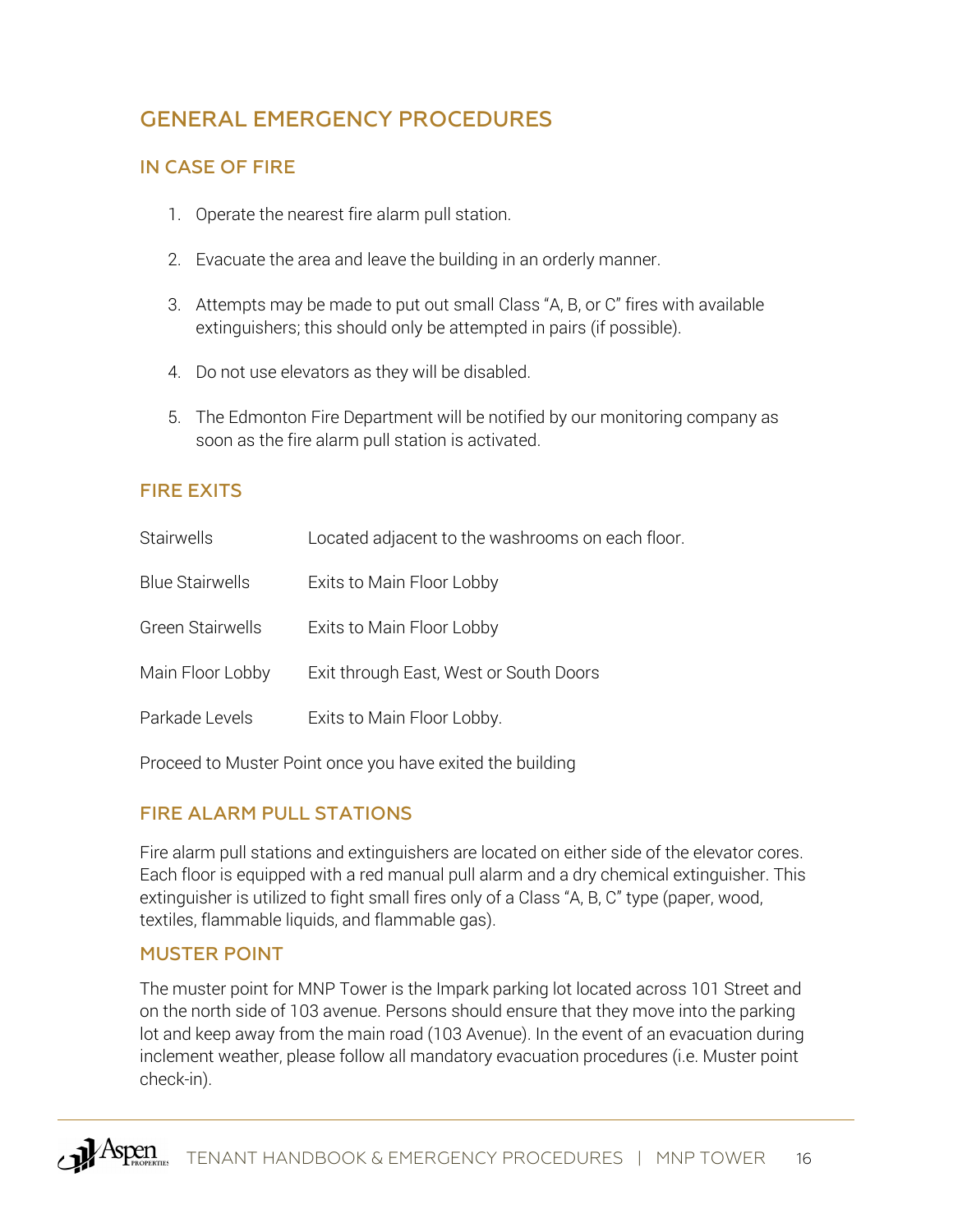### CROSS-OVER FLOORS

The following floors can be used to enter an alternate stairwell in the event of an obstructed or slow moving stairwell: 5, 9, 12, 16, 20, 24, 26 and 28.

### <span id="page-17-0"></span>MEDICAL EMERGENCY

In case of a medical emergency, employees should perform the following actions:

- 1. Call 911 and give the following information:
	- a. Building address (10235-101 Street)
	- b. Nearest known cross-streets (101 Street and 103 Avenue)
	- c. Location within the building (floor number and suite number)
	- d. Nature of the emergency
	- e. Victims location
	- f. Victims general condition
	- g. Your call back phone number
- 2. Do not hang up until the dispatcher does so.
- 3. Render assistance, if qualified to do so.
- 4. Notify 24 Hour Security of the medical emergency at 780•493•7512.
- 5. Send a staff member to the main building entrance to meet the paramedics, forward all applicable information to them, and then escort them to the victim.
- 6. Notify immediate family members of the person suffering a medical emergency, and provide all necessary information including situation details, hospital location, and state of individual.

#### <span id="page-17-1"></span>BOMB THREAT

Upon receiving a bomb threat follow these steps:

DO NOT hang up the phone (the telephone company may be able to trace the call, even if the other party hangs up).

Record all pertinent information:

- What time will the bomb explode?
- Where is it located?
- What kind of bomb is it?
- What will cause it to explode?
- What does it look like?
- Where are you calling from?
- Why did you place the bomb?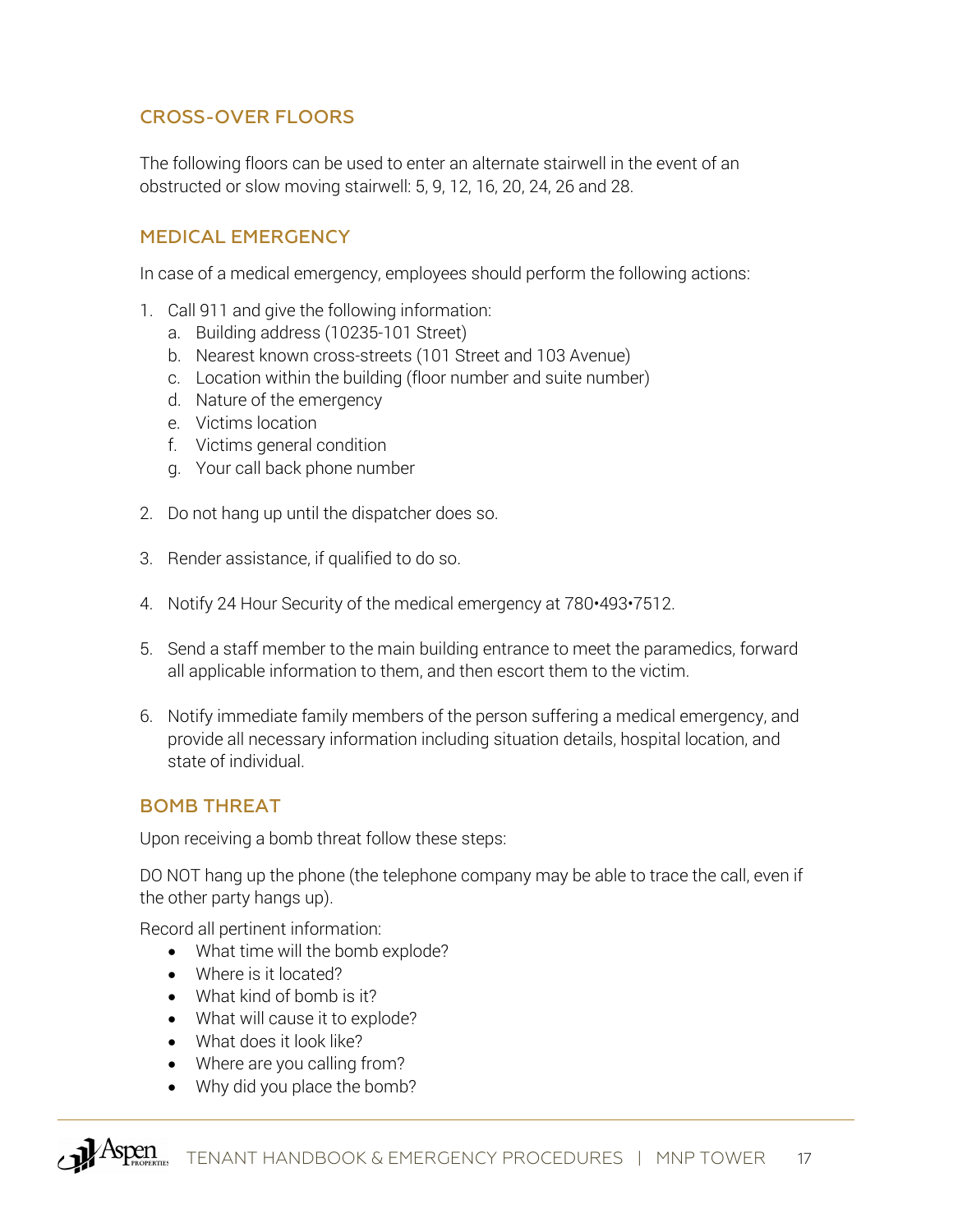• What is your name?

Report the incident to your Warden, and 24 Hour Security by calling 780.493.7512.

DO NOT inform any other persons other than your Fire Warden, Building Management, and security of the threat.

### <span id="page-18-0"></span>BIO-TERRORISM

Should you open a package and see an unknown substance:

- 1. DO NOT try to clean up the material.
- 2. DO NOT do anything to create a dust cloud involving the material.
- 3. If possible and safe to do so, gently cover the material providing it is in dry powder form (not liquid) and small enough that covering it will not create a dust cloud (no larger than an envelope).
- 4. Ensure that persons directly exposed by touch or inhalation of the substance remain where they are until cleared by authorities. Encourage these people not to come into contact with others.
	- 1. Prevent others from entering the area and, if you have been exposed to the material wash your hands with soap and water.
	- 2. Call 911 immediately and provide:
		- a. Building Address (10235-101 Street)
		- b. Nearest known cross-streets (101 Street and 103 Avenue)
		- c. The floor of the building you are calling from
		- d. The suite number you are calling from
		- e. Advise 911 operator of any victims that have collapsed or are collapsing to alert emergency personnel to judge the best way of entering the building.
		- f. Ensure that all nonessential people are kept at a safe distance from spilled or exposed substances
	- 3. Call 24 Hour Security at 780.493.7512.
	- 4. Notify your manager or supervisor.
	- 5. Follow any instructions given by authorities and/or Building Management upon their arrival.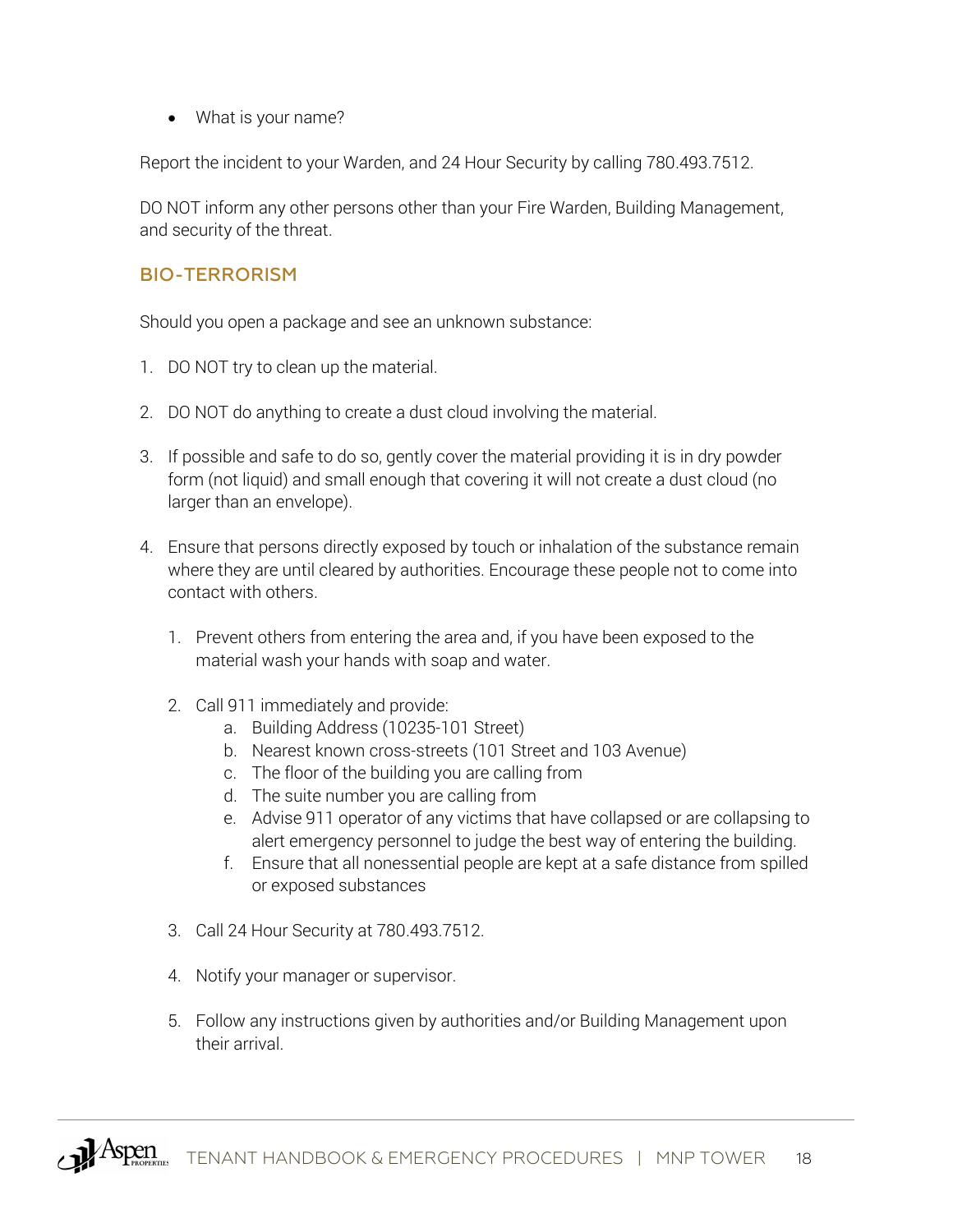### PERSONAL VIOLENCE

When dealing with a violent occupant, the police shall be notified immediately by dialing 911.

If the intruder has a firearm, clear the immediate area of all staff and occupants.

If the intruder does not have a firearm, but is displaying violent behavior, the building management shall be in charge of directing personnel prior to the police arrival. The following general guidelines should apply:

- 1. Clear the area of non-essential staff and occupants.
- 2. Allow the acutely agitated individual space that is five times greater than that for an individual who is in control.
- 3. Use touch only if you know the person well and they do not withdraw from your touch.
- 4. Convey empathy by acknowledging the individuals feelings. Make eye contact and look friendly. Your mood is contagious.
- 5. Never approach a violent individual alone or approach unexpectedly from behind.
- 6. The present of three to four staff members may be enough to reassure the individual that you will not let him lose control.
- 7. Give simple, positive directions (ex. "Stop"). Repeat phrase over with calm, slow voice pattern.
- 8. Give individual control by offering him alternatives (ex. Walking, talking).
- 9. Set limits.
- 10. If assault is imminent, quick coordinated action is essential. Step in stepstance so you can move out of the way quickly.
- 11. Approach individual in a calm, self-assured manner so as not to communicate your anxiety or fear. Maintain calm, flexible attitude.
- 12. Attempt to calm the person without risking bodily harm to yourself.
- 13. Ensure protection for yourself and your staff (ex. Door nearby for withdrawal).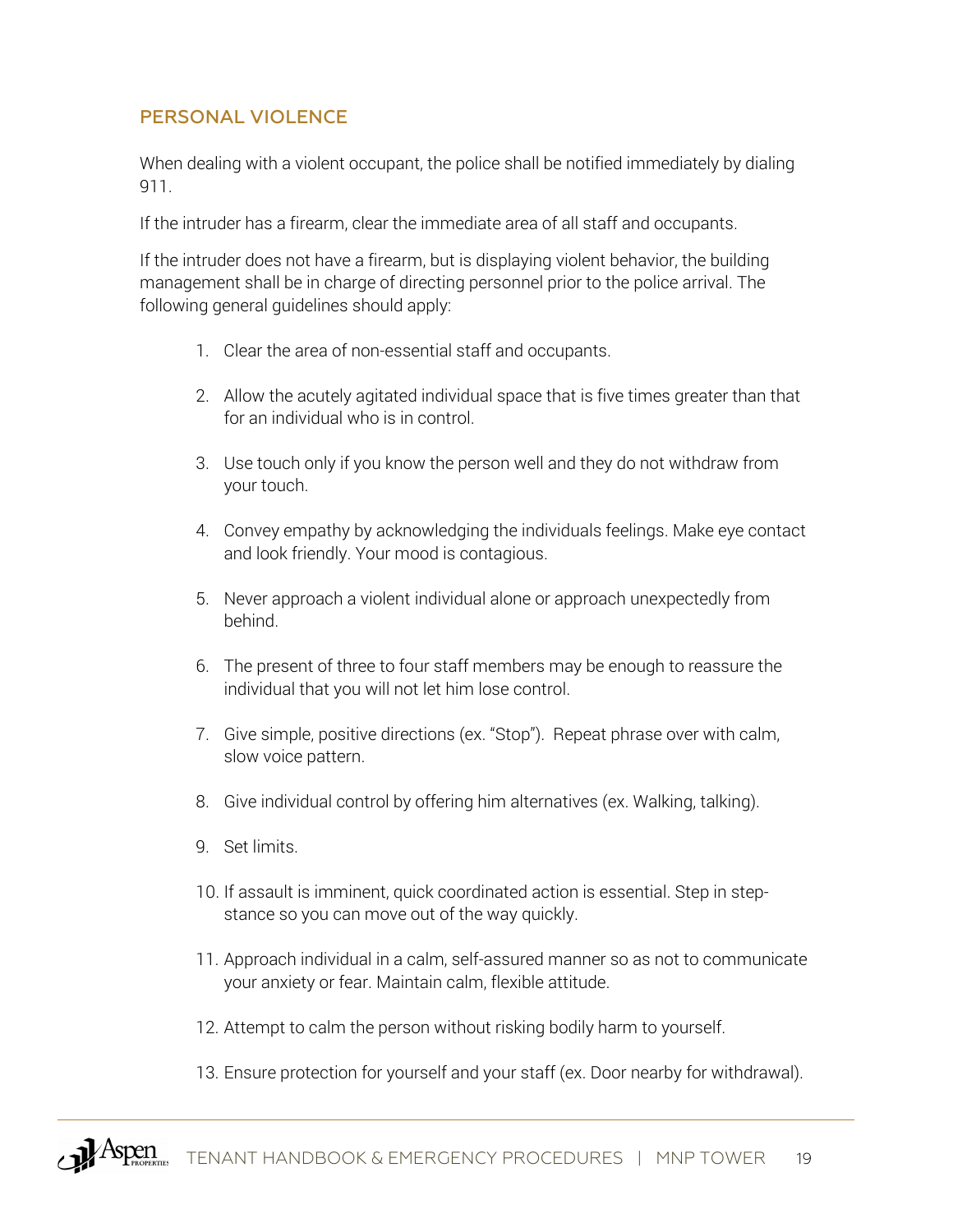#### 14. Utilize restraint, if needed.

### RIOT OR PUBLIC DISTURBANCE

- 1. Lock office doors.
- 2. Keep main office phone lines clear of unnecessary phone traffic.
- 3. Do not leave the building unless advised.

#### <span id="page-20-0"></span>FIRE PREVENTION

- 1. Do not smoke, MNP Tower is a non-smoking building (Bylaw #14614).
- 2. If your office has a kitchen, keep an eye on coffee machines and kettles. Appoint someone to check that coffee machine burners are turned off at closing time.
- 3. Clear paper jams from copy machines promptly.
- 4. Report any defective wall plug or other electrical device to the Aspen Service immediately.
- 5. Keep the work area clean, especially closets.
- 6. Have a small, dry chemical extinguisher near all computers and copiers if possible.
- 7. The use of portable electrical heaters is not permitted. Contact Aspen Security if you have a heating problem.
- 8. Always close the stairwell doors and if you see one propped open, remove the prop, take it with you, and report it to the Aspen Service.
- 9. Never allow anyone to bring in flammable liquids, even for cleaning problems. If you have a spill (i.e. copy fluid) call Aspen Security.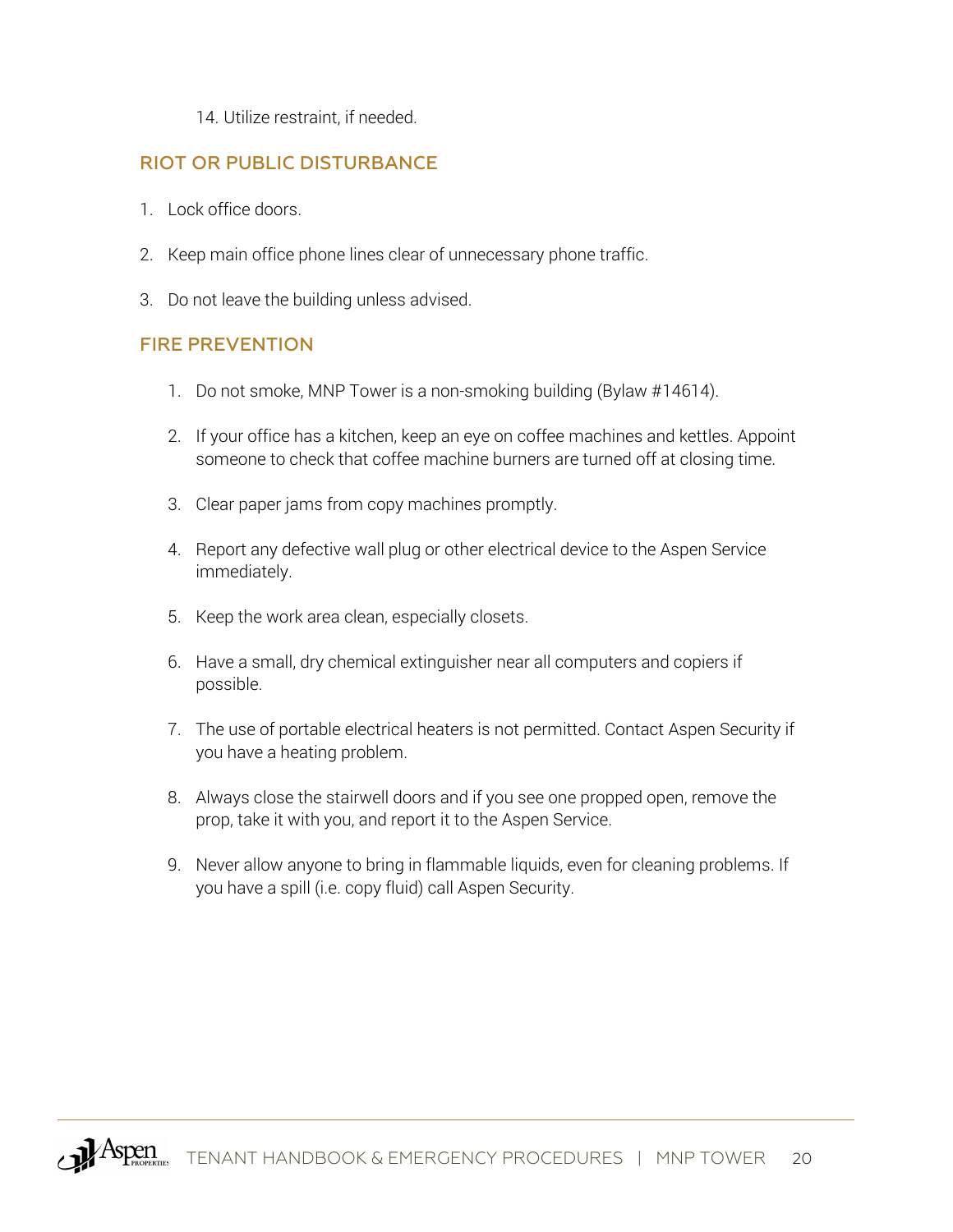### <span id="page-21-0"></span>WEATHER RELATED EMERGENCY PROCEDURES

In the event of severe weather, please follow these steps:

- 1. Power down electrical equipment such as computers and photo copiers.
- 2. Move critical files away from windows and secure in an enclosed room.
- 3. Get portable radio, if available, and turn to local news station to monitor conditions.
- 4. Gather up flashlights and give to your Fire Warden.
- 5. If required to leave your floor space, use the stairwells and not the elevators, in case of a power failure.
- 6. If road conditions are such that it would be dangerous to travel, make arrangements to stay at a local hotel. If necessary, be prepared to ride out the storm in the building, at the discretion of building management.
- 7. Keep telephone conversations to a minimum when advising family of your location and intentions for dealing with the storm.
- 8. Maintain a safe distance from windows and any unsecured objects.
- 9. If the windows break or it becomes evident that they will break due to high wind velocities, proceed into the exit stairwells for shelter.
- 10. Notify Wardens of any physical damage or personal injuries.

### TORNADO

- 1. In the event of a tornado, protect yourself by taking cover inside a designated exit stairwell. If you cannot get to a designated stairwell, protect yourself by avoiding exterior walls and windows and taking cover under a sturdy piece of furniture or crouching inside a closet or against a sturdy interior wall.
- 2. DO NOT stand under light fixtures, near bookshelves, beside windows, etc. If possible, predetermine a safe location to take cover, prior to a tornado.
- 3. DO NOT leave cover until the tornado has completely stopped.
- 4. After the tornado, if you hear the fire alarm, please follow evacuation procedures.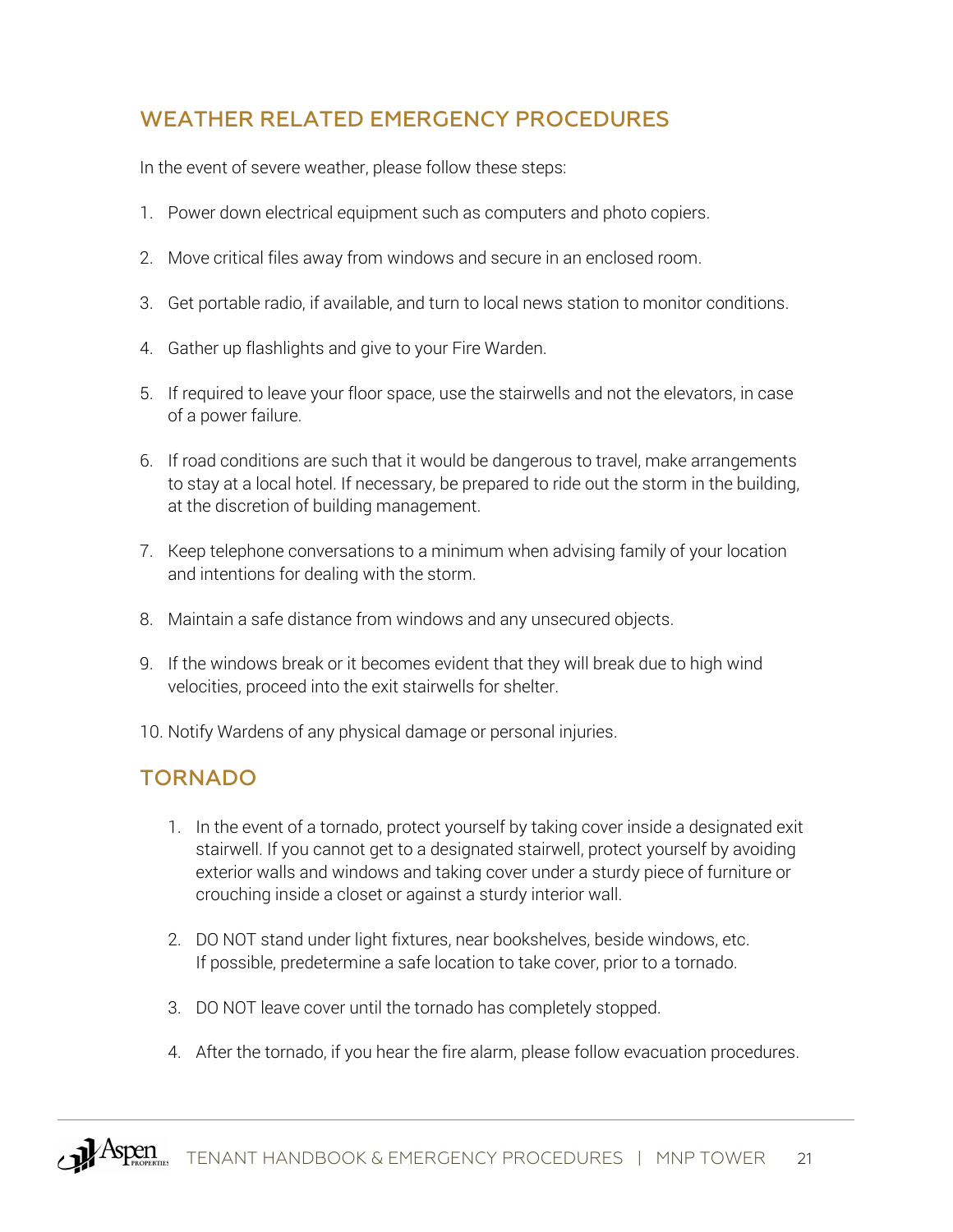### <span id="page-22-0"></span>OTHER EMERGENCIES

There are many potential emergency situations that you might encounter. Below are a few examples:

### NATURAL GAS LEAK (SUSPECTED)

- 1. Call Aspen Security 780.493.7512 and advise of suspected leak.
- 2. Site staff will look for the cause of the smell.
- 3. Should the natural gas leak be confirmed, the fire alarm will be activated and the building will be evacuated.
- 4. Please follow the evacuation procedures.

### NATURAL GAS LEAK (CERTAIN)

- 1. Call the Fire Department at 911 immediately.
- 2. Call Aspen Security at 780.493.7512 with information.
- 3. If there is a large leak accompanied by high pressure, please follow the evacuation procedures.

### WATER LEAK

- 1. Call Aspen Security at 780.493.7512 and advise of the leak.
- 2. Aspen site staff will investigate the situation and proceed with proper maintenance procedures.

### BREAK-IN

- 1. If you discover a break-in, do not touch anything.
- 2. Call the police, notify your supervisor, and 24 Hour Security at 780.493.7512.

### ACTS OF VANDALISM

- 1. If the persons are attempting to damage the exterior of the building, call Police at 911.
- 2. If you notice graffiti on the property, please call Aspen Security at 780.493.7512.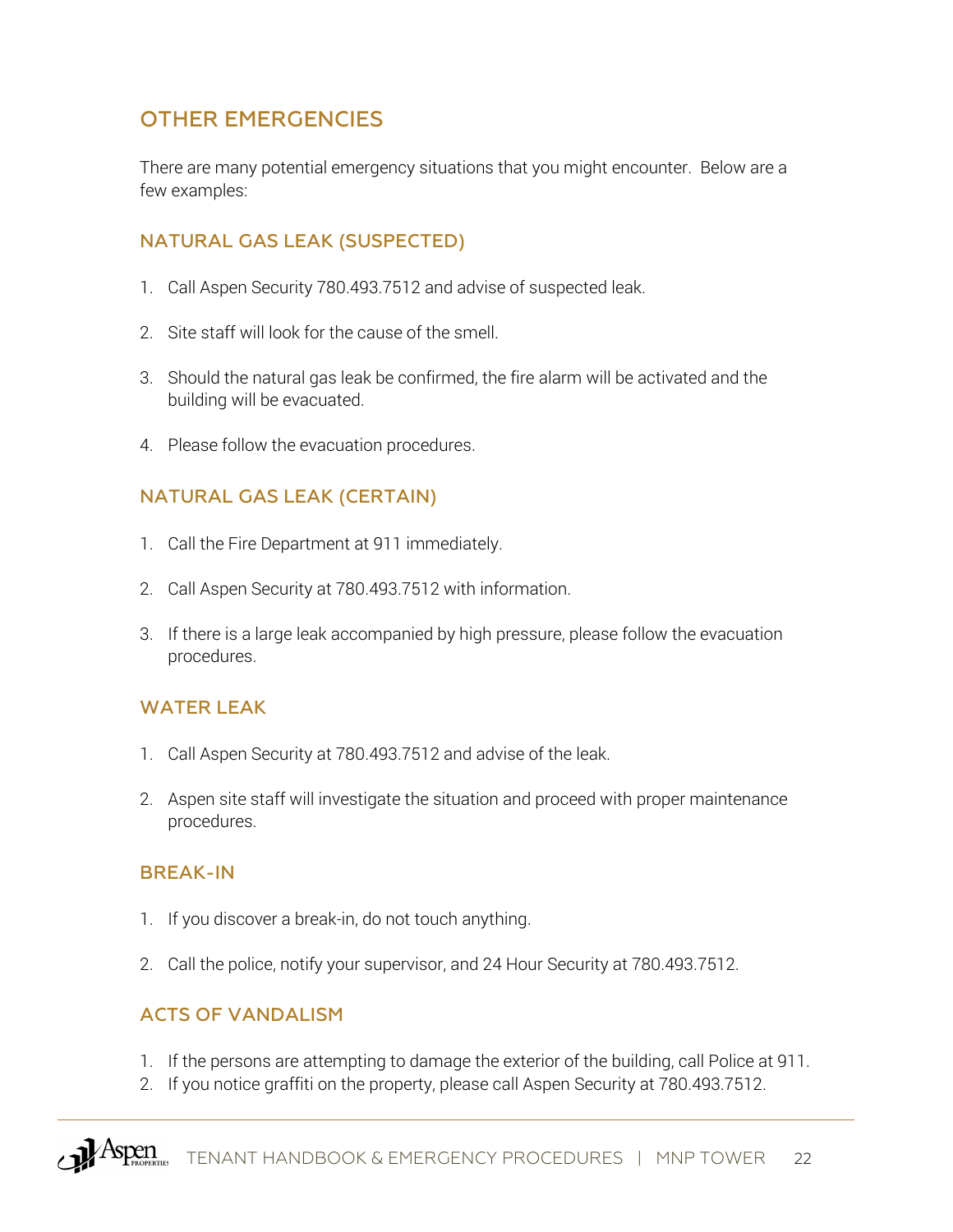### <span id="page-23-0"></span>FIRE WARDENS

### SELECTION OF WARDENS

- 1. Fire Wardens are persons who have volunteered, or have been chosen, to act as control persons in the building in the event of a fire alarm or evacuation.
- 2. These persons should be assigned in each suite area from tenants normally in the building all day and not necessarily members of management control staff.
- 3. A minimum of two persons per suite are to be assigned for control purposes. More than two may be desirable depending upon occupant load and size of the unit area.
- 4. All Wardens should be able to function effectively in a supervisory capacity during emergencies.
- 5. In the event of a fire alarm all Wardens will wear an orange vest provided by Aspen Properties Ltd.

Should you require an orange vest, please submit your request through the Aspen App.

Please keep Aspen Properties aware of any changes to your Fire Warden assignments by emailin[g edmontonreception@aspenproperties.ca.](mailto:edmontonreception@aspenproperties.ca)

### RESPONSIBILITIES OF WARDENS

| Fire Wardens                                                                                                                                                     |                                                                                                                                                                                    |  |
|------------------------------------------------------------------------------------------------------------------------------------------------------------------|------------------------------------------------------------------------------------------------------------------------------------------------------------------------------------|--|
| Must be familiar with fire safety<br>٠<br>systems in the building<br>(alarm pull stations and fire<br>extinguishers)                                             | Make themselves known to<br>persons in their area of<br>responsibility including fire<br>wardens in other suites                                                                   |  |
| Report to the muster point check-<br>$\blacksquare$<br>in that the suite has been cleared<br>and vacant.                                                         | Must wear an orange vest<br>$\blacksquare$<br>provided by Aspen Properties                                                                                                         |  |
| Report to the muster point check<br>$\blacksquare$<br>in the individuals left who require<br>assistance. Provide names and<br>location (lobby area or stairwell) | If safe to do so, ensure that all<br>$\blacksquare$<br>doors within the office space are<br>closed to prevent fires from<br>spreading and check washrooms,<br>including each stall |  |